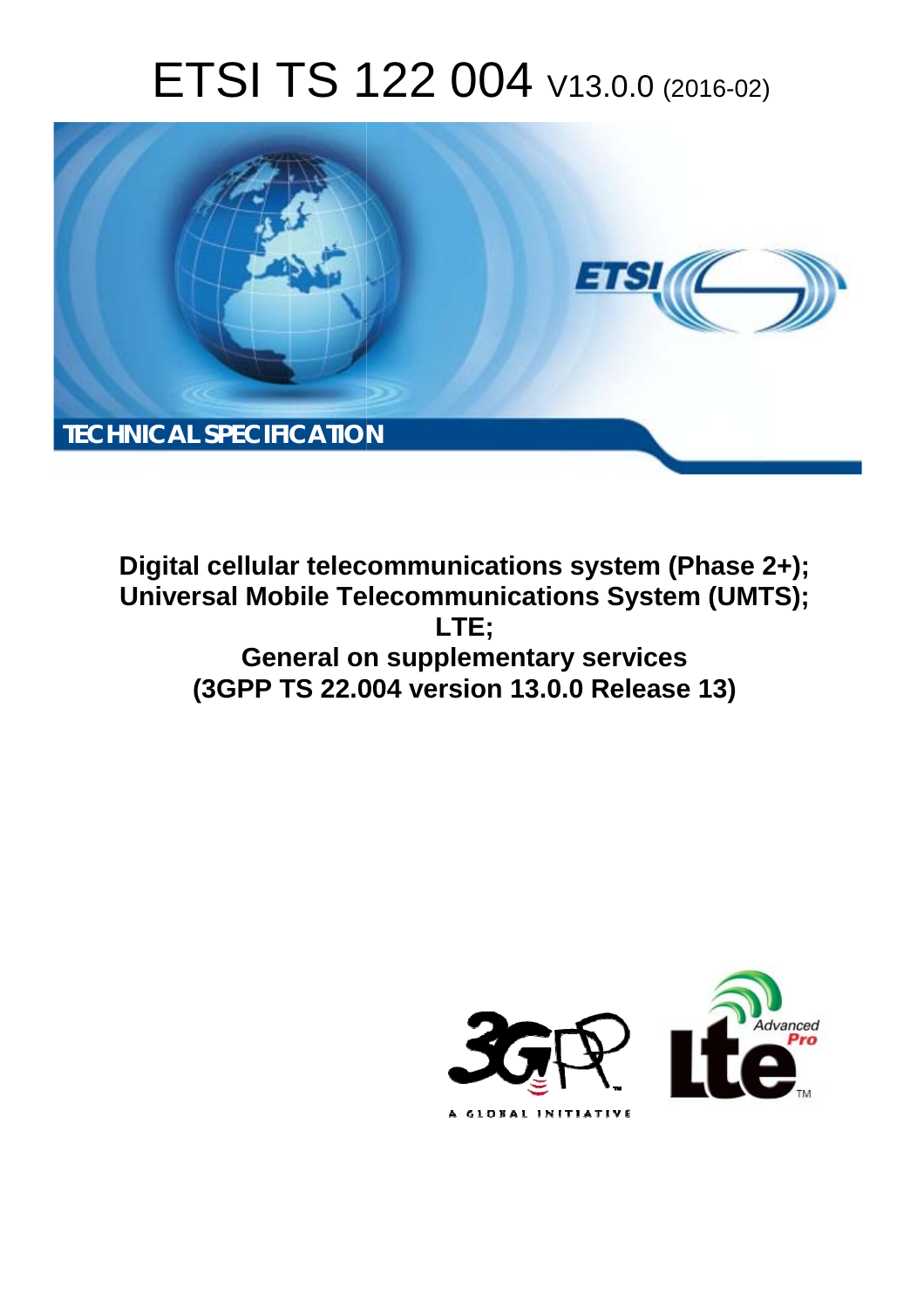Reference RTS/TSGS-0122004vd00

> Keywords GSM,LTE,UMTS

#### *ETSI*

#### 650 Route des Lucioles F-06921 Sophia Antipolis Cedex - FRANCE

Tel.: +33 4 92 94 42 00 Fax: +33 4 93 65 47 16

Siret N° 348 623 562 00017 - NAF 742 C Association à but non lucratif enregistrée à la Sous-Préfecture de Grasse (06) N° 7803/88

#### *Important notice*

The present document can be downloaded from: <http://www.etsi.org/standards-search>

The present document may be made available in electronic versions and/or in print. The content of any electronic and/or print versions of the present document shall not be modified without the prior written authorization of ETSI. In case of any existing or perceived difference in contents between such versions and/or in print, the only prevailing document is the print of the Portable Document Format (PDF) version kept on a specific network drive within ETSI Secretariat.

Users of the present document should be aware that the document may be subject to revision or change of status. Information on the current status of this and other ETSI documents is available at <http://portal.etsi.org/tb/status/status.asp>

If you find errors in the present document, please send your comment to one of the following services: <https://portal.etsi.org/People/CommiteeSupportStaff.aspx>

#### *Copyright Notification*

No part may be reproduced or utilized in any form or by any means, electronic or mechanical, including photocopying and microfilm except as authorized by written permission of ETSI.

The content of the PDF version shall not be modified without the written authorization of ETSI. The copyright and the foregoing restriction extend to reproduction in all media.

> © European Telecommunications Standards Institute 2016. All rights reserved.

**DECT**TM, **PLUGTESTS**TM, **UMTS**TM and the ETSI logo are Trade Marks of ETSI registered for the benefit of its Members. **3GPP**TM and **LTE**™ are Trade Marks of ETSI registered for the benefit of its Members and of the 3GPP Organizational Partners.

**GSM**® and the GSM logo are Trade Marks registered and owned by the GSM Association.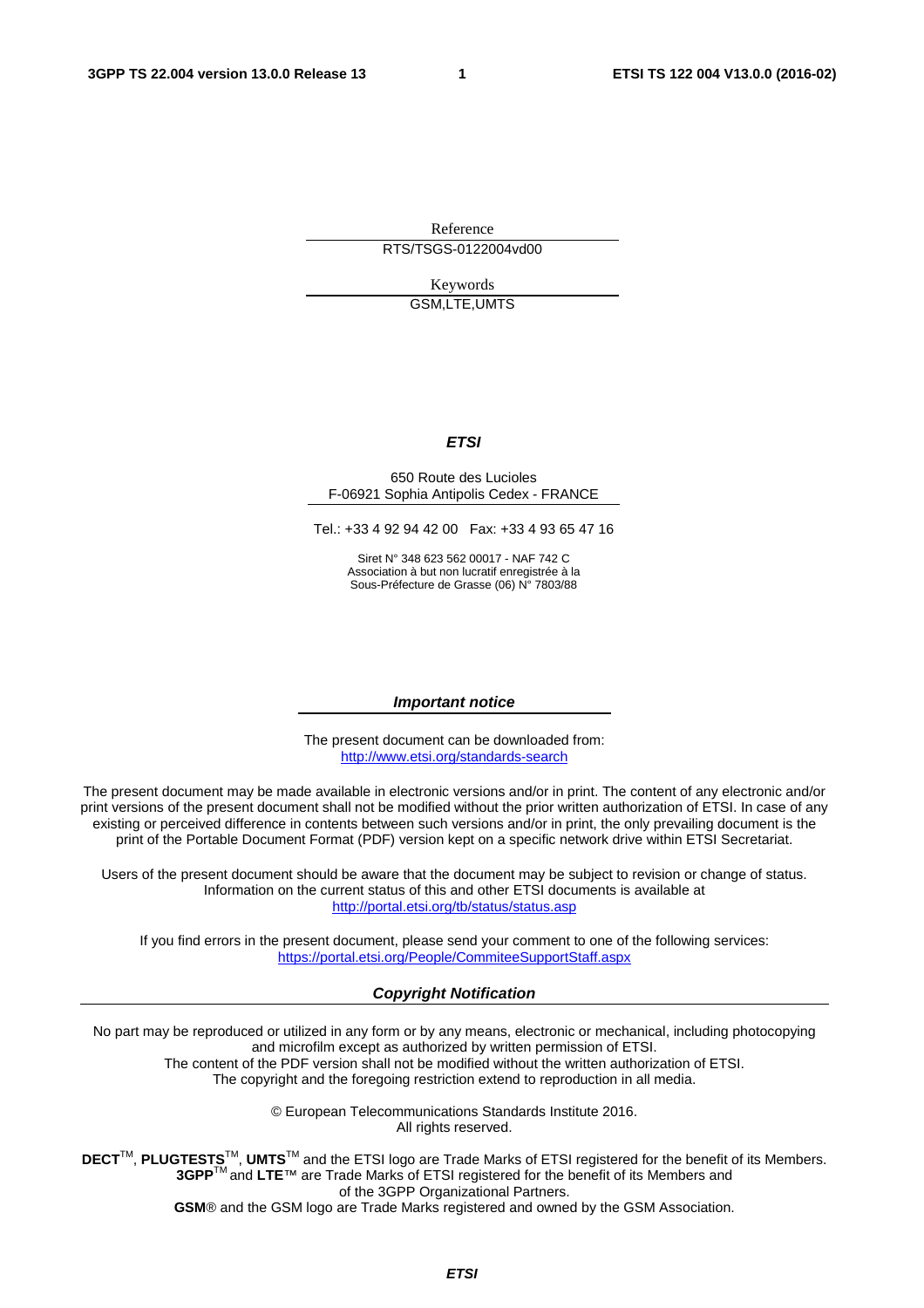# Intellectual Property Rights

IPRs essential or potentially essential to the present document may have been declared to ETSI. The information pertaining to these essential IPRs, if any, is publicly available for **ETSI members and non-members**, and can be found in ETSI SR 000 314: *"Intellectual Property Rights (IPRs); Essential, or potentially Essential, IPRs notified to ETSI in respect of ETSI standards"*, which is available from the ETSI Secretariat. Latest updates are available on the ETSI Web server [\(https://ipr.etsi.org/\)](https://ipr.etsi.org/).

Pursuant to the ETSI IPR Policy, no investigation, including IPR searches, has been carried out by ETSI. No guarantee can be given as to the existence of other IPRs not referenced in ETSI SR 000 314 (or the updates on the ETSI Web server) which are, or may be, or may become, essential to the present document.

# Foreword

This Technical Specification (TS) has been produced by ETSI 3rd Generation Partnership Project (3GPP).

The present document may refer to technical specifications or reports using their 3GPP identities, UMTS identities or GSM identities. These should be interpreted as being references to the corresponding ETSI deliverables.

The cross reference between GSM, UMTS, 3GPP and ETSI identities can be found under [http://webapp.etsi.org/key/queryform.asp.](http://webapp.etsi.org/key/queryform.asp)

# Modal verbs terminology

In the present document "**shall**", "**shall not**", "**should**", "**should not**", "**may**", "**need not**", "**will**", "**will not**", "**can**" and "**cannot**" are to be interpreted as described in clause 3.2 of the [ETSI Drafting Rules](http://portal.etsi.org/Help/editHelp!/Howtostart/ETSIDraftingRules.aspx) (Verbal forms for the expression of provisions).

"**must**" and "**must not**" are **NOT** allowed in ETSI deliverables except when used in direct citation.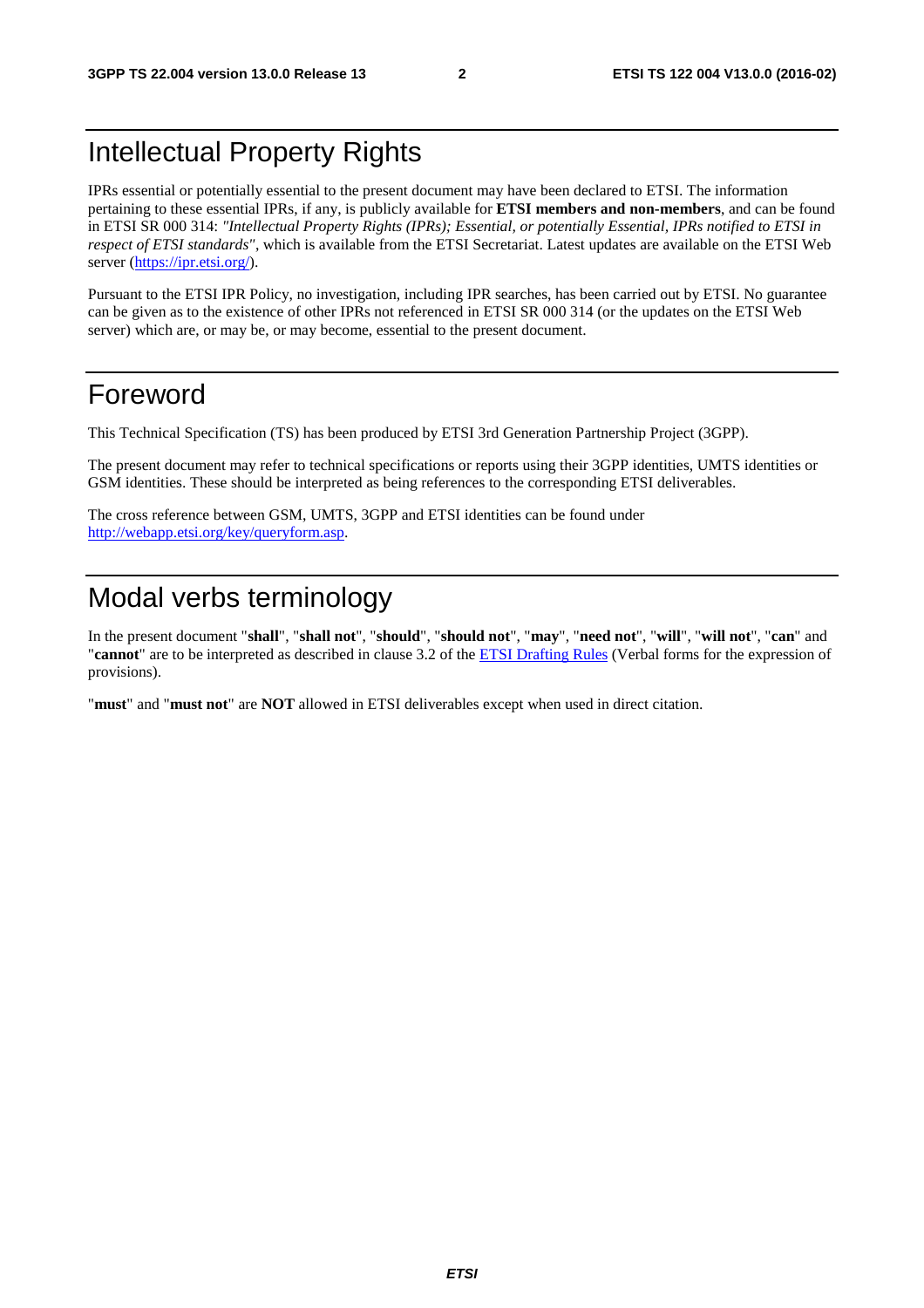$\mathbf{3}$ 

# Contents

| 1<br>1.1<br>1.2                                                            |                               |                                                                     |  |  |  |  |  |
|----------------------------------------------------------------------------|-------------------------------|---------------------------------------------------------------------|--|--|--|--|--|
| 2<br>2.1<br>2.2                                                            |                               |                                                                     |  |  |  |  |  |
| 3<br>3.1<br>3.2                                                            |                               |                                                                     |  |  |  |  |  |
| 4<br>4.1<br>4.2                                                            |                               |                                                                     |  |  |  |  |  |
| 5<br>5.1<br>5.2<br>5.3<br>5.3.1<br>5.3.2<br>5.3.3<br>5.3.4<br>5.3.5<br>5.4 |                               |                                                                     |  |  |  |  |  |
| 6<br>7<br>7.1<br>7.2<br>7.3                                                |                               |                                                                     |  |  |  |  |  |
| 8                                                                          |                               |                                                                     |  |  |  |  |  |
|                                                                            | <b>Annex A (normative):</b>   | <b>Applicability of Supplementary Services to Telecommunication</b> |  |  |  |  |  |
|                                                                            | <b>Annex B</b> (informative): |                                                                     |  |  |  |  |  |
|                                                                            |                               |                                                                     |  |  |  |  |  |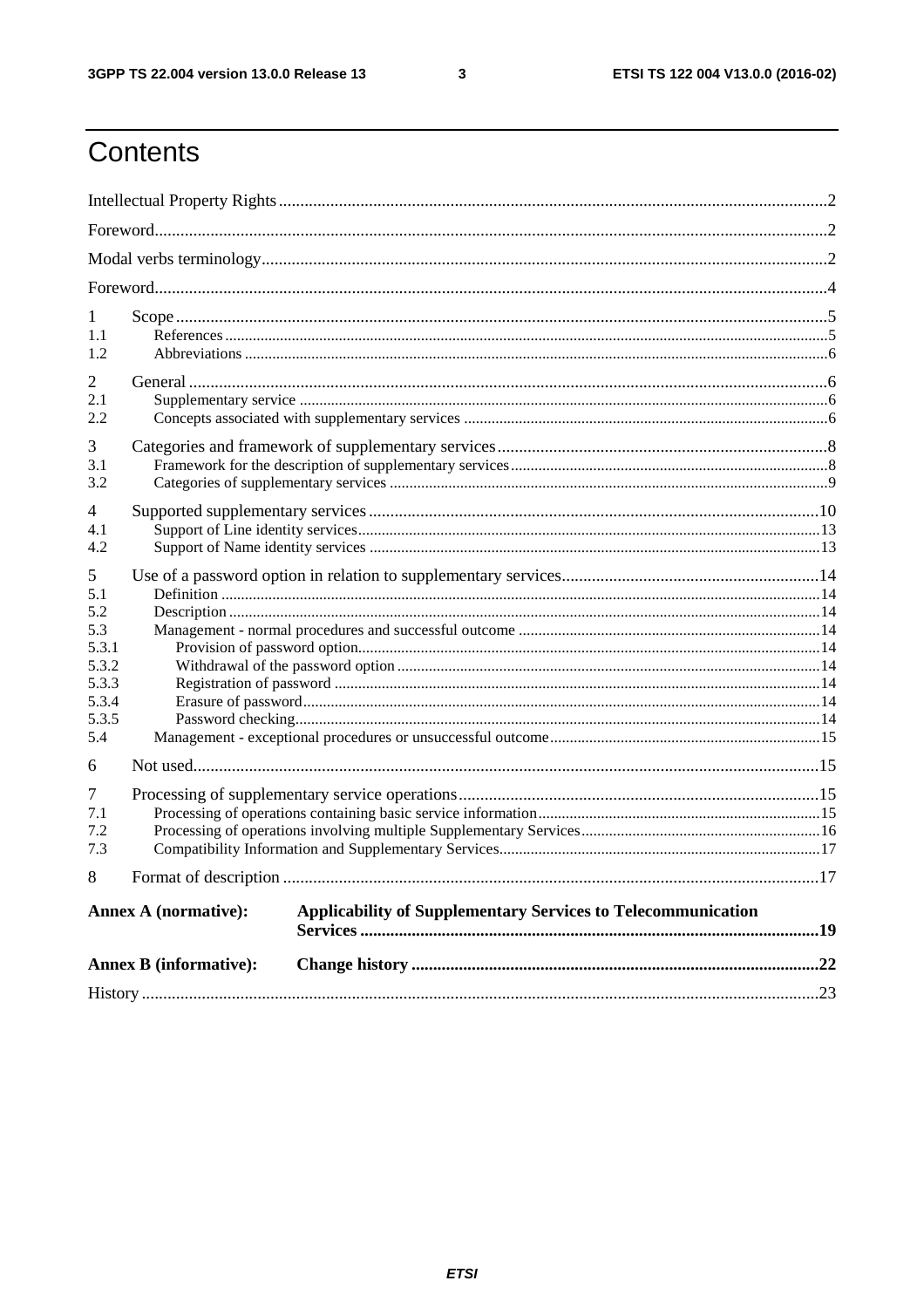# Foreword

This Technical Specification (TS) has been produced by the 3<sup>rd</sup> Generation Partnership Project (3GPP).

The contents of the present document are subject to continuing work within the TSG and may change following formal TSG approval. Should the TSG modify the contents of the present document, it will be re-released by the TSG with an identifying change of release date and an increase in version number as follows:

Version x.y.z

where:

- x the first digit:
	- 1 presented to TSG for information;
	- 2 presented to TSG for approval;
	- 3 or greater indicates TSG approved document under change control.
- y the second digit is incremented for all changes of substance, i.e. technical enhancements, corrections, updates, etc.
- z the third digit is incremented when editorial only changes have been incorporated in the document.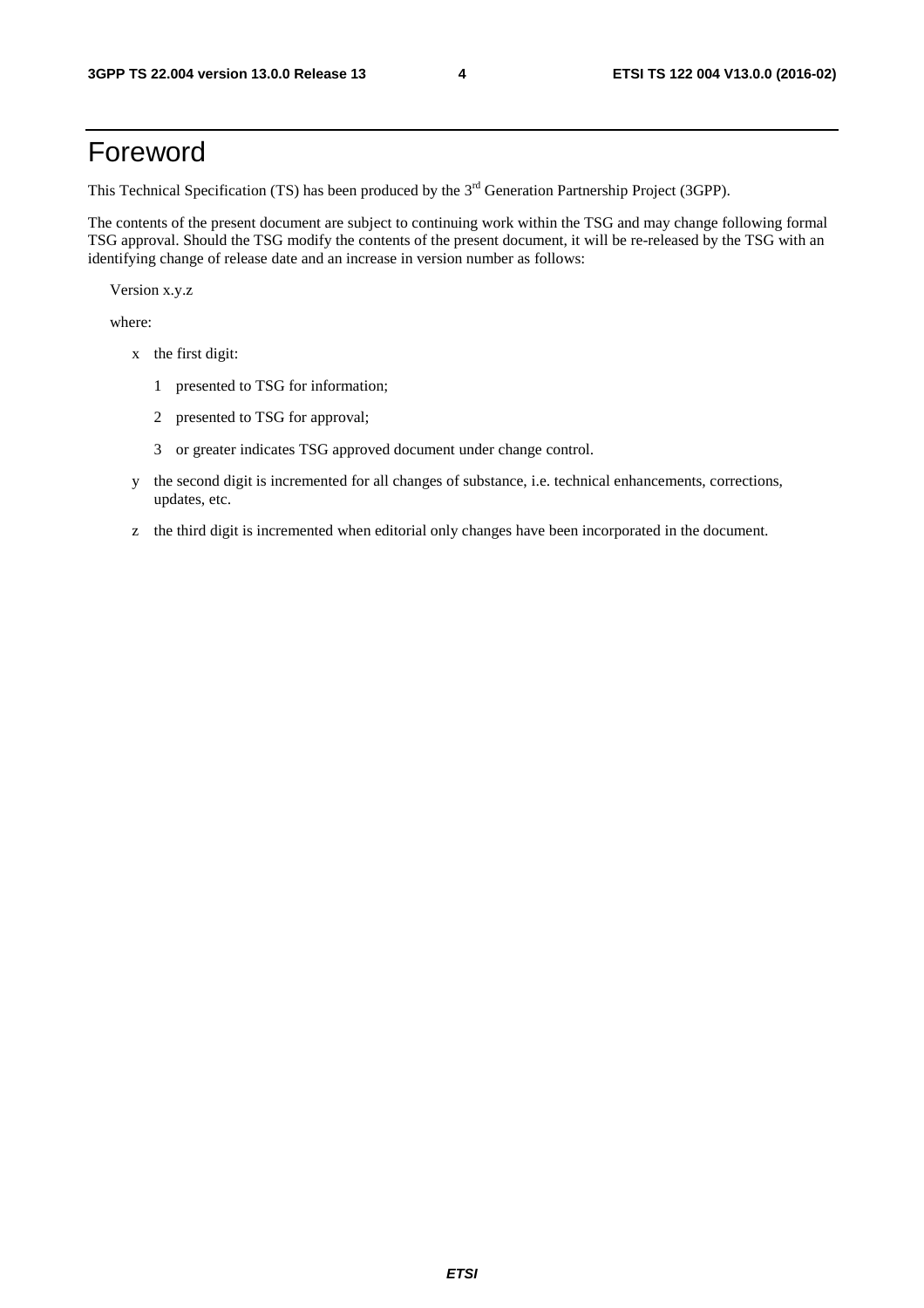# 1 Scope

The purpose of the present document is to define a recommended set of supplementary services to the Teleservices and Bearer services which will be supported by a PLMN in connection with other networks as a basis for the definition of the network capabilities required.

Supplementary services not covered in 3GPP TS 22.004 cannot be introduced unilaterally in any PLMN if they require modification of the signalling Specifications.

Technical realization of supplementary services is described in 3GPP TS 23.011 [19] and 24.010 [21].

### 1.1 References

The following documents contain provisions which, through reference in this text, constitute provisions of the present document.

- References are either specific (identified by date of publication, edition number, version number, etc.) or non-specific.
- For a specific reference, subsequent revisions do not apply.
- For a non-specific reference, the latest version applies. In the case of a reference to a 3GPP document (including a GSM document), a non-specific reference implicitly refers to the latest version of that document *in the same Release as the present document*.
- [1] 3GPP TR 21.905: "Vocabulary for 3GPP Specifications".
- [2] 3GPP TS 22.001: " Principles of circuit telecommunication services supported by a Public Land Mobile Network (PLMN)".
- [3] 3GPP TS 22.002: "Bearer Services (BS) supported by a Public Land Mobile Network (PLMN)".
- [4] 3GPP TS 22.003: " Teleservices supported by a Public Land Mobile Network (PLMN)".
- [5] 3GPP TS 22.030: "Man-Machine Interface (MMI) of the Mobile Station (MS)".
- [6] 3GPP TS 22.067: "Enhanced Multi-Level Precedence and Pre-emption service (eMLPP) Stage 1".
- [7] 3GPP TS 02.081: "Line identification supplementary services Stage 1".
- [8] 3GPP TS 22.082: "Call Forwarding (CF) supplementary services Stage 1".
- [9] 3GPP TS 22.083: "Call Waiting (CW) and Call Hold (HOLD) supplementary services Stage 1".
- [10] 3GPP TS 22.084: "MultiParty (MPTY) supplementary services Stage 1".
- [11] 3GPP TS 22.085: "Closed User Group (CUG) supplementary services Stage 1".
- [12] 3GPP TS 22.086: "Advice of Charge (AoC) supplementary services Stage 1".
- [13] 3GPP TS 22.088: "Call Barring (CB) supplementary services Stage 1".
- [14] 3GPP TS 22.072: "Call Deflection (CD) Stage 1".
- [15] 3GPP TS 22.087: "User-to-user signalling (UUS) Stage 1".
- [16] 3GPP TS 22.091: "Explicit Call Transfer (ECT) supplementary services Stage 1".
- [17] 3GPP TS 22.093: "Call Completion to Busy Subscriber (CCBS) Stage 1".
- [18] 3GPP TS 22.096: "Calling Name Presentation (CNAP) Stage 1".
- [19] 3GPP TS 23.011: "Technical realization of supplementary services".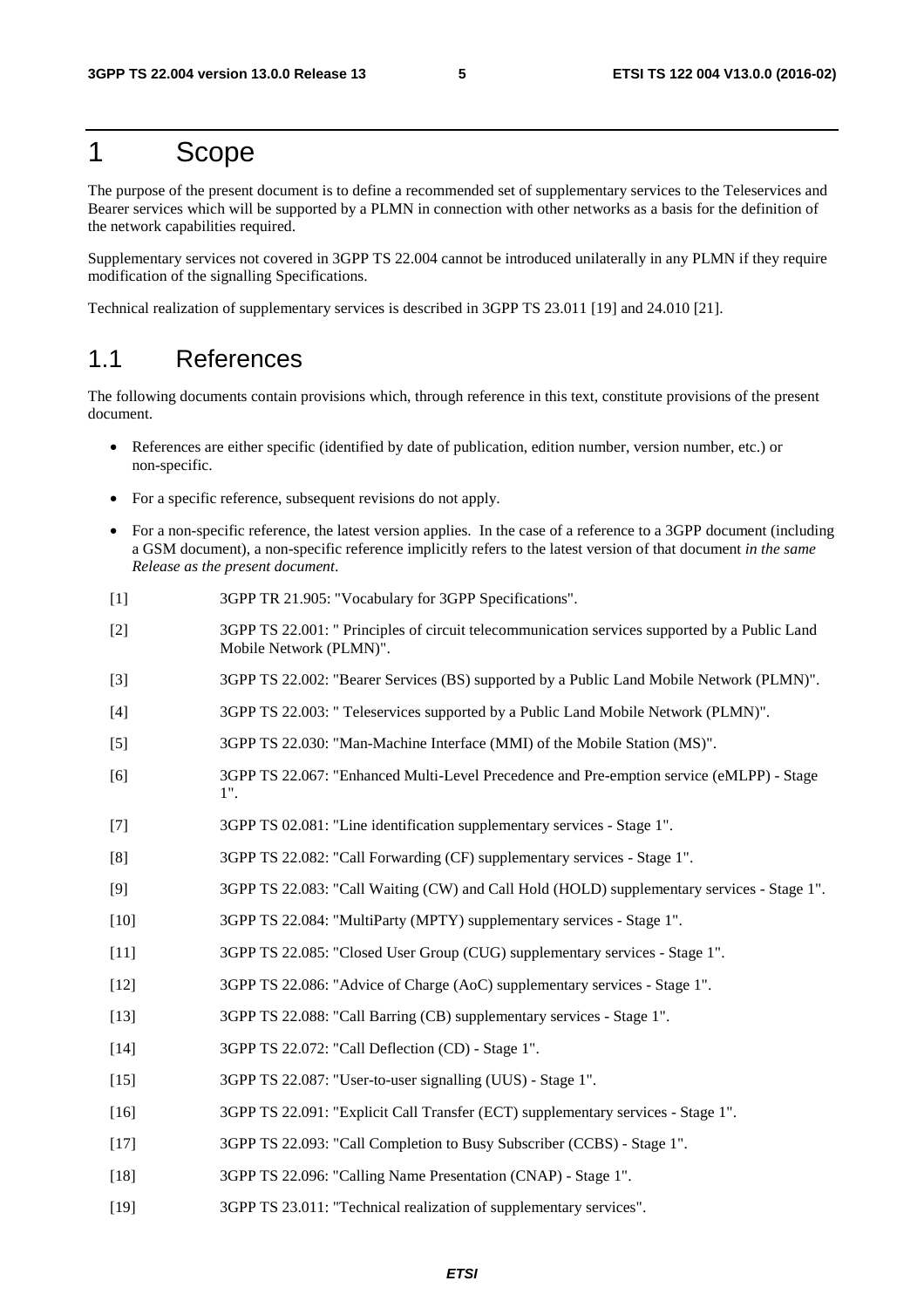| [20]   | 3GPP TS 22.135: "Multicall (MC) - Stage 1".                                                                                    |
|--------|--------------------------------------------------------------------------------------------------------------------------------|
| $[21]$ | 3GPP TS 24.010: "Mobile radio interface layer 3 Supplementary services specification General<br>aspects".                      |
| $[22]$ | 3GPP TS 24.080: "Mobile radio interface layer 3 supplementary services specification Formats<br>and coding".                   |
| [23]   | ITU-T Recommendation I.210: "Principles of telecommunication services supported by an ISDN<br>and the means to describe them". |
| [24]   | 3GPP TS 22.101: "Service Principles".                                                                                          |
| $[25]$ | 3GPP TS 22.105: "Services and service capabilities".                                                                           |
| $[26]$ | 3GPP TS 42.068: "Voice Group Call Service (VGCS) - Stage 1".                                                                   |
| $[27]$ | 3GPP TS 42.069: "Voice Broadcast Service (VBS) - Stage 1".                                                                     |
|        |                                                                                                                                |

### 1.2 Abbreviations

For the purposes of the present document the abbreviations and acronyms listed in 3GPP TR 21.905 [1] apply.

# 2 General

### 2.1 Supplementary service

A supplementary service modifies or supplements a basic Telecommunication service.

NOTE: Offered supplementary services may be used by subscribers/users at their discretion.

### 2.2 Concepts associated with supplementary services

For the purpose of the present document the following terms are defined:

#### **Provision**

An action to make a service available to a subscriber. The provision may be:

- general: where the service is made available to all subscribers (subject to compatibility restrictions enforced) without prior arrangements being made with the service provider;
- pre-arranged: where the service is made available to an individual subscriber only after the necessary arrangements have been made with the service provider.

#### **Withdrawal**

An action taken by the service provider to remove an available service from a subscriber's access. The withdrawal may be:

- general: where the service is removed from all subscribers provided with the service;
- specific: where the service is removed on an individual basis from subscribers provided with the service.

#### **Registration**

The programming by the service provider or subscriber of information to enable subsequent operation of a service. The programming action involves input of specific supplementary information. For certain services the registration procedure may cause activation whilst for others the service may already be in the action phase.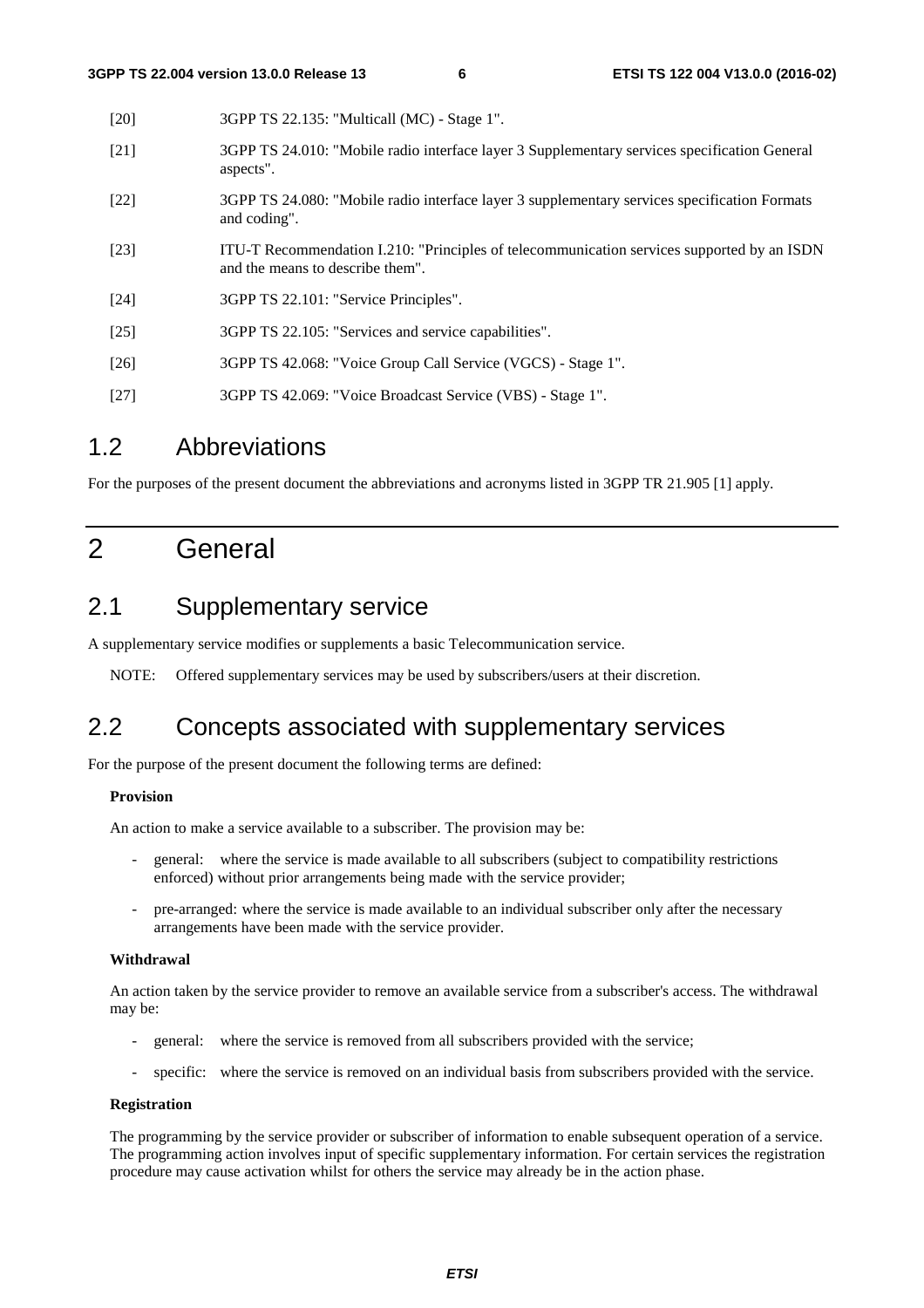#### **Erasure**

The deletion by the service provider, the subscriber or the system of information stored against a particular service by a previous registration(s).

#### **Activation**

An action taken by either the service provider, the subscriber or the system to enable a process to run as and when required by the service concerned, resulting in the active phase. Some services can be either "operative" or "quiescent" (not operative) during the active phase according to whether or not the system would be able to invoke or use the service.

#### **Deactivation**

An action taken by either the service provider, the subscriber or the system to terminate the process started at the activation.

#### **Invocation**

An action to invoke the service required, taken by the subscriber (e.g. pressing a specific button) or automatically by the network or terminal as a result of a particular condition (e.g. calling number identification for each incoming call).

#### **Normal operation with successful outcome**

Description of the normal operation of the service, the normal served subscriber's actions and the system response. Decision points, timing and call progress signals would be some of the aspects defined for the service if they can be perceived by the subscriber.

#### **Interrogation**

The request by the subscriber to the PLMN to provide information about a specific supplementary service. This information can be requested by a:

- status check;

The following values can be returned by the PLMN:

- not supported;
- active and operative;
- active and quiescent;
- not active.

Not all values are applicable to all supplementary services.

data check;

 This interrogation function compares the data input by the subscriber during an interrogation procedure with the information stored in the PLMN. The PLMN signals an appropriate indication (e.g. "check is positive" or "check is negative").

data request;

 This interrogation function enables the subscriber to obtain confirmation of her input data. The PLMN signals an appropriate indication (e.g. "the forwarded-to number is etc."). The response to a data request may comprise the status of the service (e.g. not active).

#### **Exceptional operation or unsuccessful outcome**

Abnormal situations not described in "normal operation with successful outcome". Procedures on time-out, unexpected signalling response and other such events would be defined.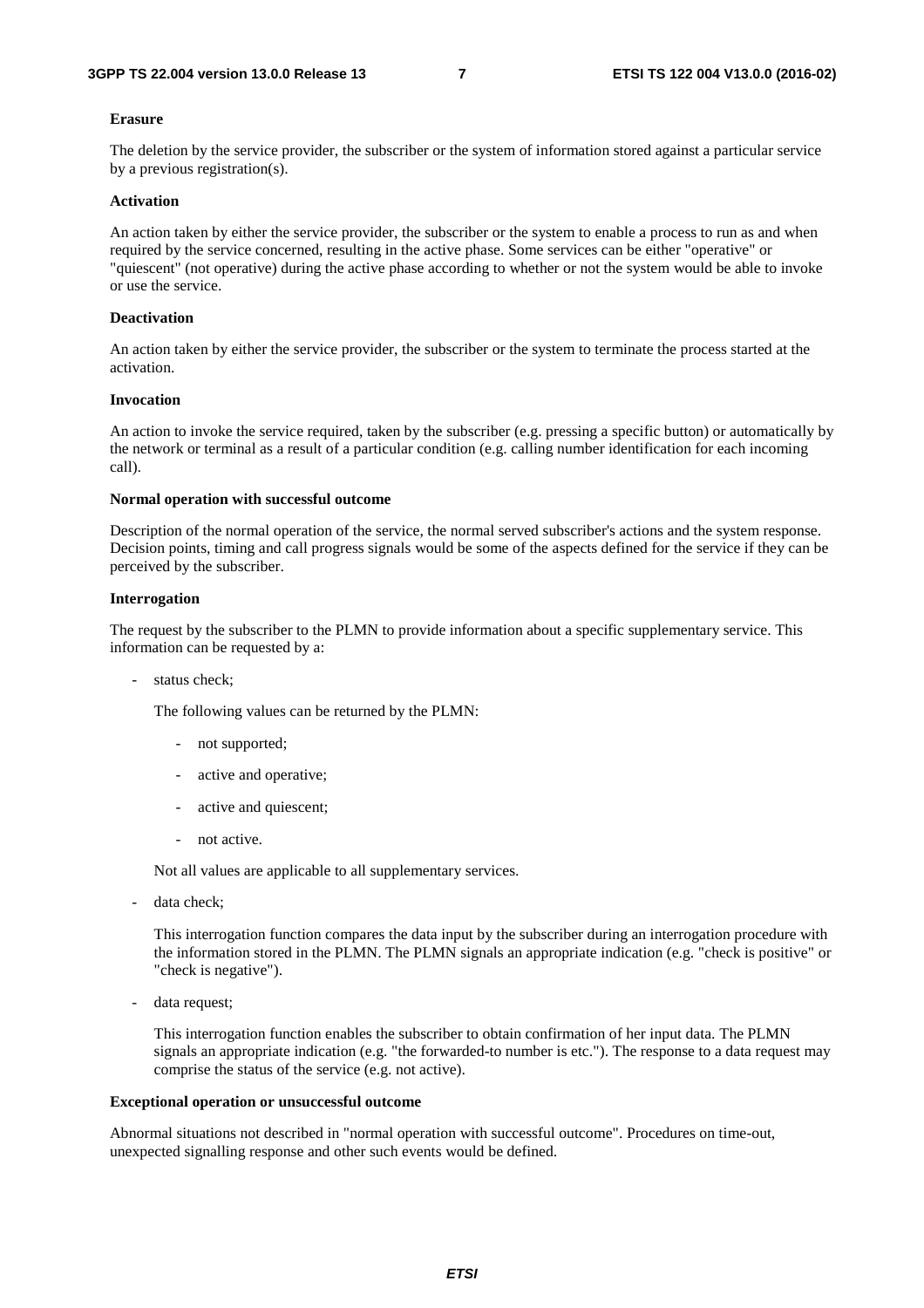#### **Interaction with other supplementary services**

When more than one supplementary service is active, new logical situations, decisions, priorities, etc., may arise. This subclause would identify and define the resolution of such situations as they affect subscriber perception of the service. Special procedures may therefore be required, e.g. to allow, where possible, the simultaneous use of different supplementary services by one mobile subscriber.

#### **Interworking considerations**

Identification of subscriber perceptions when a call exits from an ISDN/PLMN to another network or enters an ISDN/PLMN from another network (e.g. PSTN).

#### **Unstructured SS Operations**

These operations are characterized by:

- in the mobile to network direction the transparent transport of MMI strings entered by the user to the network;
- in the network to mobile direction the transparent transport of text strings that are displayed by the mobile for user information;
- transparent transfer of data between an application in the MS and a corresponding application in the network.

These operations provide capabilities that can either be used as part of operator specified services, or to facilitate the early introduction of specified services.

NOTE: This Specification does not distinguish between subscriber, user and customer, since all three do not fully cover the textual needs. Generally the term "subscriber" is used, even if this person is not having the subscription.

# 3 Categories and framework of supplementary services

### 3.1 Framework for the description of supplementary services

3GPP TS 22.001 [2] and 3GPP TS 22.101 [24] describe the principles of the Telecommunication services. They also defines the concepts of Telecommunication services and describes their characterization by appropriate attributes. Bearer services and Teleservices, which are offered by a PLMN in connection with other networks, are defined in 3GPP TS 22.002 [3], 3GPP TS 22.105 [25] and 3GPP TS 22.003 [4]. Besides these basic Telecommunication services, their enhancement or modification by supplementary services need also to be offered.

A supplementary service modifies or enhances a basic Telecommunication service and, hence, cannot be offered to a subscriber on a stand alone basis. It must be offered together with or in association with a basic Telecommunication service. The same supplementary service may be offered with a number of different Telecommunication services. For applicability of a Supplementary Service to a Telecommunication service refer to annex A.

Table 3.1/3GPP TS 22.004 (identical to table 1/3GPP TS 22.001 [2] and to table 1 of ITU-T Recommendation I.210 [23]) illustrates the description of Telecommunication services.

| TELECOMMUNICATION SERVICE      |                                                  |                          |                                              |  |  |  |  |  |
|--------------------------------|--------------------------------------------------|--------------------------|----------------------------------------------|--|--|--|--|--|
|                                | <b>BEARER SERVICE</b>                            | <b>TELESERVICE</b>       |                                              |  |  |  |  |  |
| <b>Basic Bearer</b><br>Service | Basic Bearer service +<br>supplementary services | <b>Basic Teleservice</b> | Basic Teleservice +<br>supplementary service |  |  |  |  |  |

#### **Table 3.1/3GPP TS 22.004: Categorisation of Telecommunication services**

Provision and withdrawal of a supplementary service, with the exception of Closed User Group, shall apply to all basic services the subscriber subscribes to.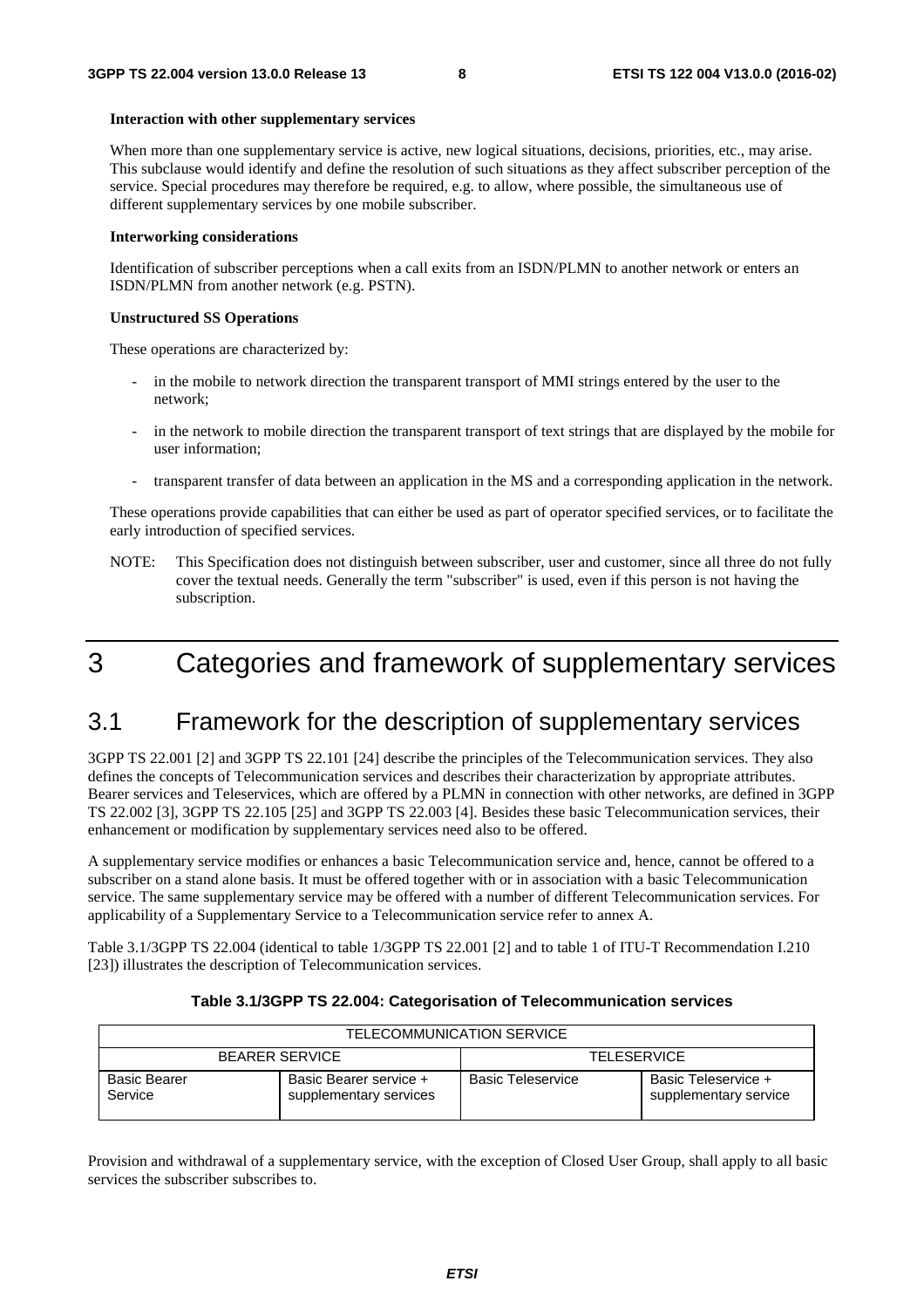Registration, erasure, activation and deactivation of a supplementary service shall apply to one or more group of basic services. The groups of basic services are defined to avoid handling of many basic service codes.

An operation is effective on the basic services, within the basic service group, which have been provisioned and for which the supplementary service is applicable. The fact that a basic service is provisioned but is not supplied by the network shall not lead to reject the request. The request shall be accepted since there is one basic service within the group(s) which is provisioned and for which the supplementary service is applicable. For applicability of a Supplementary Service to a basic service or service group refer to annex A.

The basic service groups are define in table 3.2/3GPP TS 22.004.

|                 | <b>Basic service group</b>                                               | Basic service (1) (2)          |                                                                                                                                                                       |  |  |  |
|-----------------|--------------------------------------------------------------------------|--------------------------------|-----------------------------------------------------------------------------------------------------------------------------------------------------------------------|--|--|--|
| number          | name                                                                     | Number $(2)$                   | name                                                                                                                                                                  |  |  |  |
| 1               | Speech                                                                   | <b>TS 11</b><br><b>TS 12</b>   | Telephony<br>Emergency call                                                                                                                                           |  |  |  |
| 2               | Short message service                                                    | TS 21<br><b>TS 22</b><br>TS 23 | Short message MT/PP<br>Short message MO/PP<br>Short message CB                                                                                                        |  |  |  |
| $3 - 5$         | Not allocated                                                            |                                |                                                                                                                                                                       |  |  |  |
| 6               | Facsimile services <sup>(3)</sup>                                        | <b>TS 61</b><br><b>TS 62</b>   | Alternate speech and facsimile group 3<br>Automatic facsimile group 3                                                                                                 |  |  |  |
| $\overline{7}$  | All Data circuit asynchronous                                            | <b>BS 20</b>                   | General asynchronous bearer service                                                                                                                                   |  |  |  |
| 8               | All Data circuit synchronous                                             | <b>BS 30</b>                   | General synchronous bearer service                                                                                                                                    |  |  |  |
| 12 <sup>2</sup> | Voice group services <sup>(4)</sup>                                      | <b>TS 91</b><br><b>TS 92</b>   | Voice Group Call Service<br><b>Voice Broadcast Service</b>                                                                                                            |  |  |  |
| NOTE 1:         | Basic services are defined in 3GPP TS 22.002 [3] and 3GPP TS 22.003 [4]. |                                |                                                                                                                                                                       |  |  |  |
|                 | NOTE 2: TS: Teleservice BS: Bearer service.                              |                                |                                                                                                                                                                       |  |  |  |
|                 | services apply to UTRAN only. NOTE 4:<br>mode of GERAN only.             |                                | NOTE 3: The transparent facsimile services apply to A/Gb mode of GERAN only. The non-transparent facsimile<br>The Voice Group Services, TS 91 and TS 92 apply to A/Gb |  |  |  |

#### **Table 3.2/3GPP TS 22.004: List of basic service groups**

### 3.2 Categories of supplementary services

Below follows a list of the possible categories of supplementary services related to provision, withdrawal, registration, erasure, activation, deactivation, invocation and interrogation.

Provision of a supplementary service can be made on a subscription basis, i.e. after pre-arrangement with the service provider, or the supplementary service can be made generally available to all mobile subscribers having access to PLMNs.

Withdrawal of a supplementary service can be as a result of a subscriber's request or for administrative reasons. Both withdrawal actions are performed by the service provider.

Registration of a supplementary service is only applicable to those supplementary services in which specific data is required to enable subsequent operation of the service. This registration can be the result of provision or it can be a subscriber controlled procedure. Registration of a supplementary service may mean simultaneous activation of that service.

Erasure of a supplementary service is only applicable to those supplementary services for which registration is necessary. It can be the result of withdrawal, it can be the result of a new registration overruling, and thus effectively erasing the previous registration, or it can be a subscriber controlled procedure. Erasure of a Supplementary Service may mean simultaneous deactivation of that service.

Activation of a supplementary service can be the result of provision. In some cases the supplementary service is only activated if the conditions in the subscription options are met. A supplementary service can also be activated by means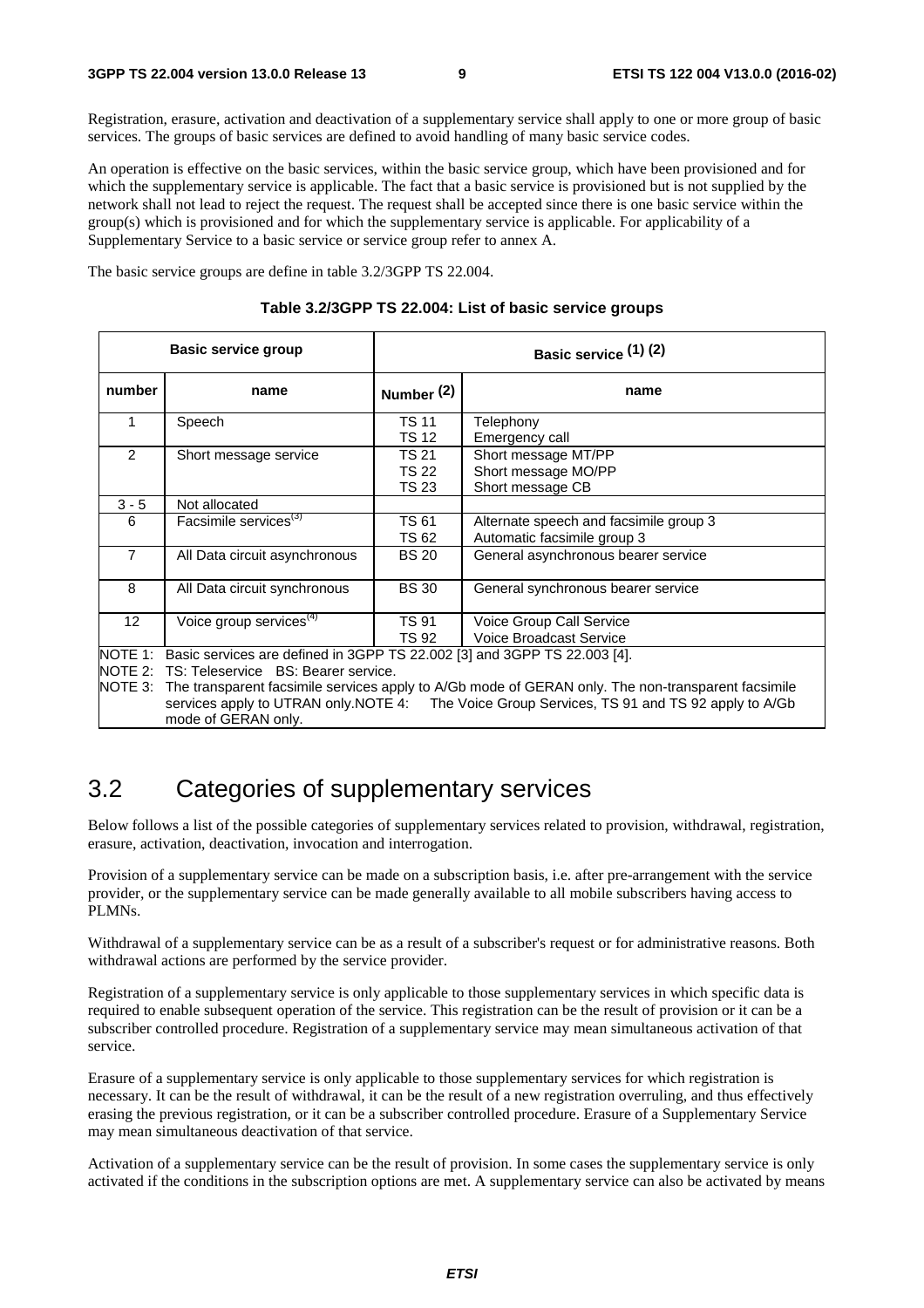of a procedure controlled either by the mobile subscriber or the service provider. Some supplementary services may also be activated as a result of registration.

Deactivation of a supplementary service can be the result of withdrawal or erasure of the service. In some cases the supplementary service is deactivated if the conditions in the subscription options are not met. A supplementary service can also be deactivated by means of a procedure controlled either by the mobile subscriber or the service provider. A supplementary service can be automatically deactivated at the end of a call if the supplementary service was specifically activated for that call. Finally, a supplementary service may be automatically deactivated by the network as a consequence of activation of another supplementary service if it conflicts with the other activated supplementary service.

Invocation of a supplementary service can take place by means of a subscriber controlled procedure or automatically by the network as a result of a particular condition.

Interrogation of a supplementary service is only applicable for a few supplementary services for which it is useful to get information from the network about the status or relevant data concerning the supplementary service.

# 4 Supported supplementary services

Table 4.1/3GPP TS 22.004 gives a list of possible supplementary services implemented in the PLMN, the definitions of which are given in the specifications [6]-[18].

NOTE: All supplementary services in this table are implemented in the PLMN. Subscribers can use these supplementary services for calls within the PLMN, but also in interworking situations with the PSTN (if supported) and the ISDN. In interworking situations with CSPDN and PSPDN these supplementary services can only be used during call set up (e.g. call forwarding services). When a call is established between an MS and a PDN, the MS acts as a data network terminal and can consequently only use the supplementary services that are supported by the relevant PDN. The PDN supplementary services are not described in this Specification; they can be found in the relevant PDN Specifications. However, the interworking situations with PDNs still require further study.

It has been identified as a requirement that the man-machine interface in PLMNs regarding supplementary services should be compatible as much as possible with the man-machine interface in the fixed networks as defined in CEPT groups, e.g. the same use of keypad information or function keys.

Table 4.1/ 3GPP TS 22.004 lists the categories for all supported supplementary services. Below the abbreviations used are listed.

#### **Registration:**

- $p = as a result of provision$
- a = service provider controlled procedure
- s = subscriber controlled procedure
- $-$  = not applicable

#### **Erasure:**

- $w =$  as a result of withdrawal
- s = subscriber controlled procedure
- $r =$  due to new registration
- $-$  = not applicable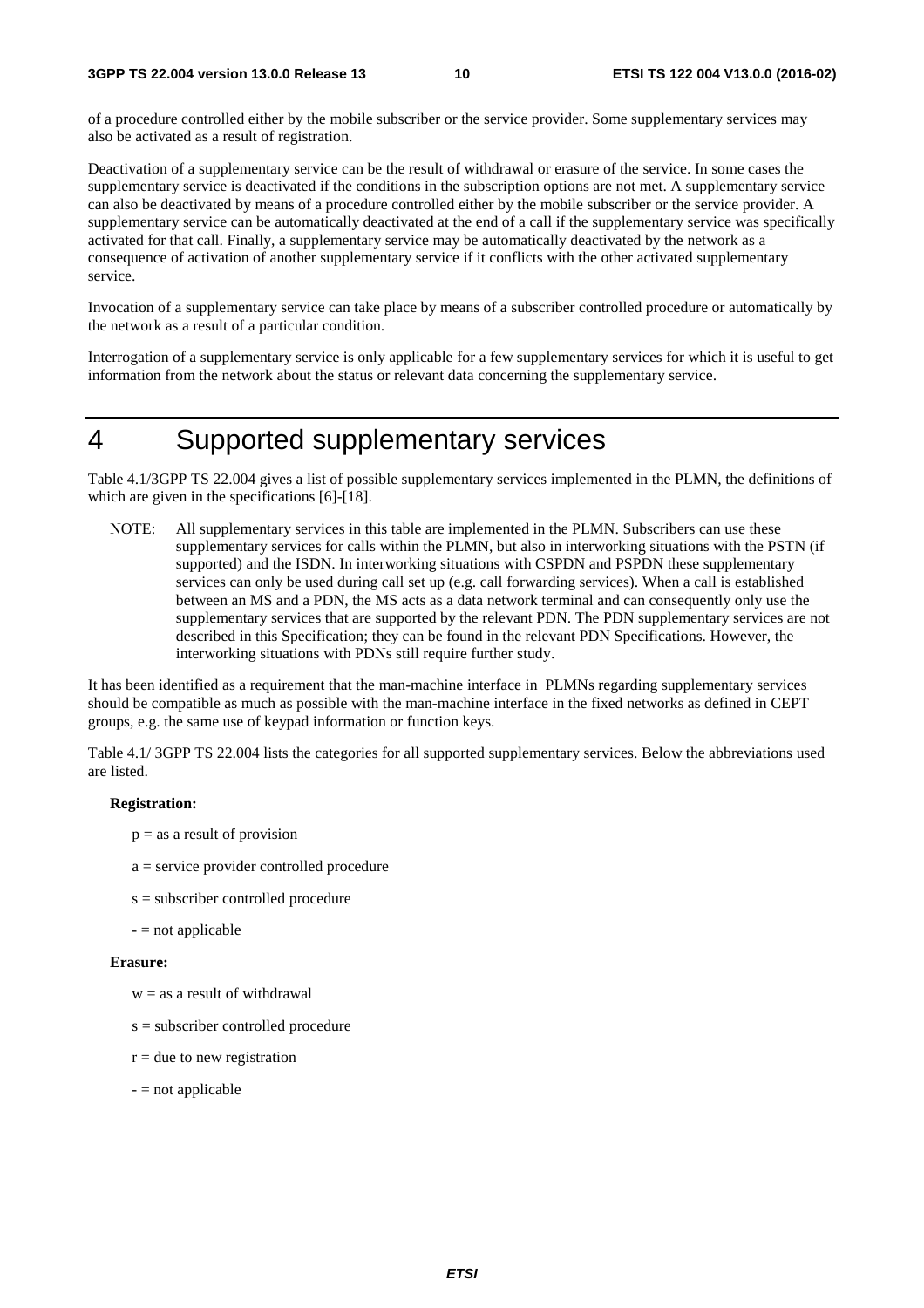#### **Activation:**

- $p = as a result of provision$
- $r =$  as a result of registration
- s = subscriber controlled procedure
- a = service provider controlled procedure
- $c =$  when the conditions in the subscription options are met
- = not applicable

#### **Deactivation:**

- $w =$  as a result of withdrawal
- s = subscriber controlled procedure
- a = service provider controlled procedure
- $e =$  as a result of erasure
- $n =$  when the conditions in the subscr. options are not met
- $c = at the end of a per call basis activation$
- $-$  = not applicable

#### **Invocation:**

- n = automatic invocation by the network as a result of a particular condition
- $u =$  user invocation, by means of a control procedure
- = not applicable

#### **Interrogation:**

- $s =$  status check
- $dr = data$  request
- = not applicable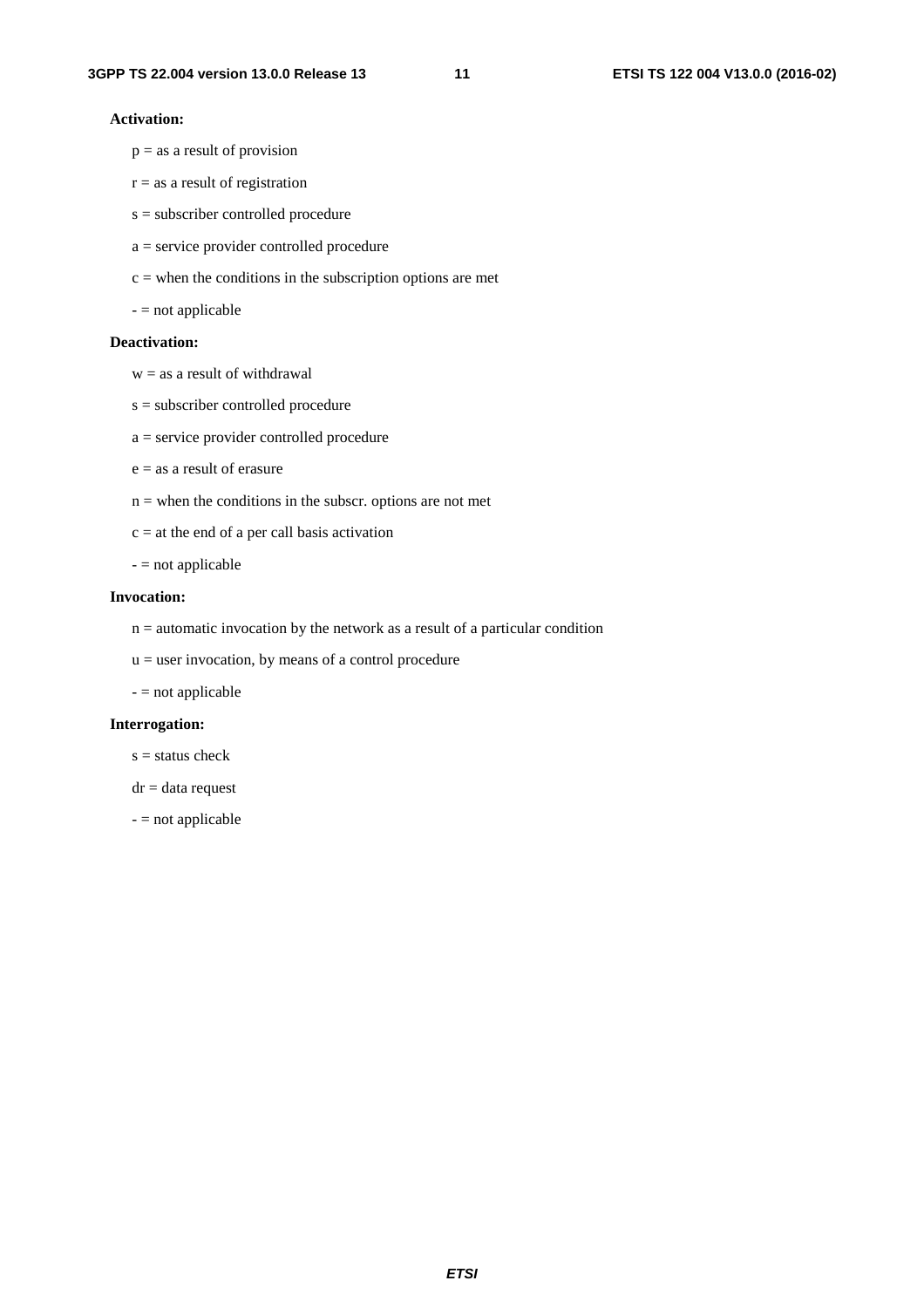| <b>Supplementary Service</b>                       |     |                          |               |       |     |                          |
|----------------------------------------------------|-----|--------------------------|---------------|-------|-----|--------------------------|
| Spec/section                                       | Reg | Eras                     | Act           | Deact | Inv | Int                      |
| eMLPP<br>22.067                                    | a/s | w/r                      |               |       | n   | dr                       |
| 22.072, Call Deflection SS                         |     |                          |               |       |     |                          |
| CD                                                 |     | $\overline{\phantom{a}}$ | p             | W     | u   | $\overline{\phantom{a}}$ |
| 22.081. Number Identif. SS                         |     |                          |               |       |     |                          |
| <b>CLIP</b>                                        |     |                          | p             | w     | n   | s                        |
| <b>CLIR</b>                                        |     |                          | p             | W     | n   | dr                       |
| CoLP                                               |     |                          | р             | W     | n   | s                        |
| CoLR                                               |     |                          | р             | W     | n   | s                        |
| 22.082. Call Offering SS                           |     |                          |               |       |     |                          |
| CFU                                                | a/s | w/r/s                    | r/s           | e/s   | n   | dr                       |
| <b>CFB</b>                                         | a/s | w/r/s                    | r/s           | e/s   | n   | dr                       |
| <b>CFNRy</b>                                       | a/s | w/r/s                    | r/s           | e/s   | n   | dr                       |
| <b>CFNRc</b>                                       | a/s | w/r/s                    | r/s           | e/s   | n   | dr                       |
| 22.083. Call Completion SS                         |     |                          |               |       |     |                          |
| <b>CW</b>                                          |     |                          | a/s           | a/s   | n   | s                        |
| <b>HOLD</b>                                        |     |                          | p             | W     | u   | ÷                        |
| 22.084. Multi Party SS                             |     |                          |               |       |     |                          |
| <b>MPTY</b>                                        |     |                          |               |       | u   |                          |
| 22.085. Comm. of Interest SS                       |     |                          |               |       |     |                          |
| <b>CUG</b>                                         |     |                          | p             | W     | u/n | -                        |
| 22.087. User-to-User SS                            |     |                          |               |       |     |                          |
| <b>UUS</b>                                         |     |                          | s             | С     | u/n |                          |
| 22.086. Charging SS                                |     |                          |               |       |     |                          |
| AoCl                                               |     |                          | р             | W     | n   |                          |
| AoCC                                               |     |                          | p             | W     | n   |                          |
| 22.088. Call Restriction SS                        |     |                          |               |       |     |                          |
| <b>BAOC</b>                                        | a/s | w/r                      | a/s           | s/a   | n   | dr                       |
| <b>BOIC</b>                                        | a/s | w/r                      | a/s           | s/a   | n   | dr                       |
| <b>BOIC-exHC</b>                                   | a/s | w/r                      | a/s           | s/a   | n   | dr                       |
| <b>BAIC</b>                                        | a/s | w/r                      | a/s           | s/a   | n   | dr                       |
| <b>BAIC-Roam</b>                                   | a/s | w/r                      | a/s           | s/a   | n   | dr                       |
| <b>ACR</b>                                         | -   | $\blacksquare$           | a/s           | s/a   | n   | s                        |
| eMLPP<br>22.067                                    | a/s | w/r/s                    | $\frac{1}{2}$ | -     | u/n | s/dr                     |
| 22.091. Call Transfer SS                           |     |                          |               |       |     |                          |
| <b>ECT</b>                                         |     |                          |               | w     | u   |                          |
|                                                    |     |                          | р             |       |     |                          |
| 22.093. Completion of Calls to Busy<br>Subscribers |     |                          |               |       |     |                          |
| <b>CCBS SS</b>                                     |     |                          | p             | W     | n   |                          |
| <b>CCBS</b> Requests                               |     |                          | ${\bf S}$     | s/a/w |     | $\mathrm{d}\mathrm{r}$   |
|                                                    |     |                          |               |       |     |                          |
| 22.096 Name Identification SS                      |     |                          |               |       |     |                          |
| <b>CNAP</b>                                        |     |                          | p             | W     | n   | s                        |
|                                                    |     |                          |               |       |     |                          |
| 22.135 Multicall                                   |     |                          |               |       |     |                          |
| <b>MC</b>                                          | a/s | W                        | p             | W     | U/n | dr                       |

### **Table 4.1/ 3GPP TS 22.004: Supported Supplementary Services**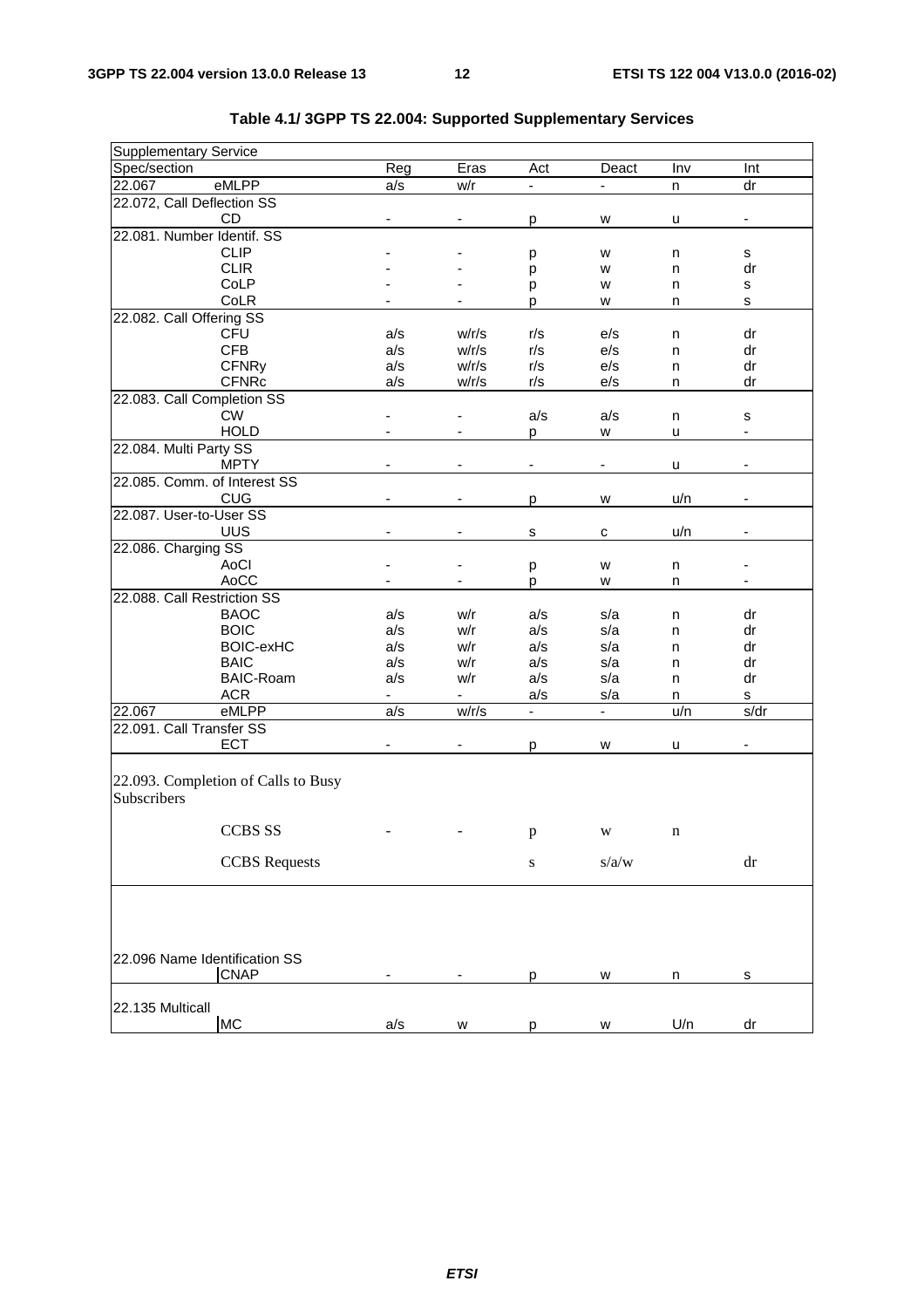Abbreviations used for the Supplementary Services:

| CD              | Call Deflection                                                                        |
|-----------------|----------------------------------------------------------------------------------------|
| <b>CLIP</b>     | Calling Line Identification Presentation                                               |
| <b>CLIR</b>     | Calling Line Identification Restriction                                                |
| CoLP            | Connected Line Identification Presentation                                             |
| CoLR            | Connected Line Identification Restriction                                              |
| <b>CFU</b>      | Call Forwarding Unconditional                                                          |
| <b>CFB</b>      | Call Forwarding on Mobile Subscriber Busy                                              |
| <b>CFNRy</b>    | Call Forwarding on No Reply                                                            |
| <b>CFNRc</b>    | Call Forwarding on Mobile Subscriber Not Reachable                                     |
| <b>CNAP</b>     | Calling Name Presentation - (CNAP)                                                     |
| CW.             | Call Waiting                                                                           |
| <b>HOLD</b>     | Call Hold                                                                              |
| <b>MPTY</b>     | Multi Party Service                                                                    |
| MC.             | <b>Multicall</b>                                                                       |
| <b>CUG</b>      | Closed User Group                                                                      |
| AoCI            | Advice of Charge (Information)                                                         |
| AoCC            | Advice of Charge (Charging)                                                            |
| UUS.            | User-to-user signalling                                                                |
| <b>BAOC</b>     | Barring of All Outgoing Calls                                                          |
| <b>BOIC</b>     | Barring of Outgoing International Calls                                                |
| BOIC-exHC       | Barring of Outgoing International Calls except those directed to the Home PLMN Country |
| <b>BAIC</b>     | Barring of All Incoming Calls                                                          |
| <b>BIC-Roam</b> | Barring of Incoming Calls when Roaming Outside the Home PLMN Country                   |
| <b>ECT</b>      | <b>Explicit Call Transfer</b>                                                          |
| eMLPP           | enhanced Multi-Level Precedence and Pre-emption                                        |
| <b>SPNP</b>     | Support of Private Numbering Plan - (SPNP)                                             |
| <b>CCBS</b>     | Completion of calls to busy subscribers.- (CCBS)                                       |

### 4.1 Support of Line identity services

A PLMN which supports the CLIP service shall also support the CLIR service. A PLMN which supports CoLP service shall also support the CoLR service.

A PLMN which does not support the CLIR service shall ensure that the line identity of a subscriber shall not be displayed to the called party unless the called party has CLIR override capability. A PLMN which does not support the CoLR service shall ensure that the line identity of a subscriber shall not be displayed to the calling party unless the calling party has CoLR override capability.

### 4.2 Support of Name identity services

(CNAP): A PLMN which supports the CNAP service shall also support the CLIR service.

A PLMN which does not support the CLIR service shall ensure that the name identity of a subscriber shall not be displayed to the called party.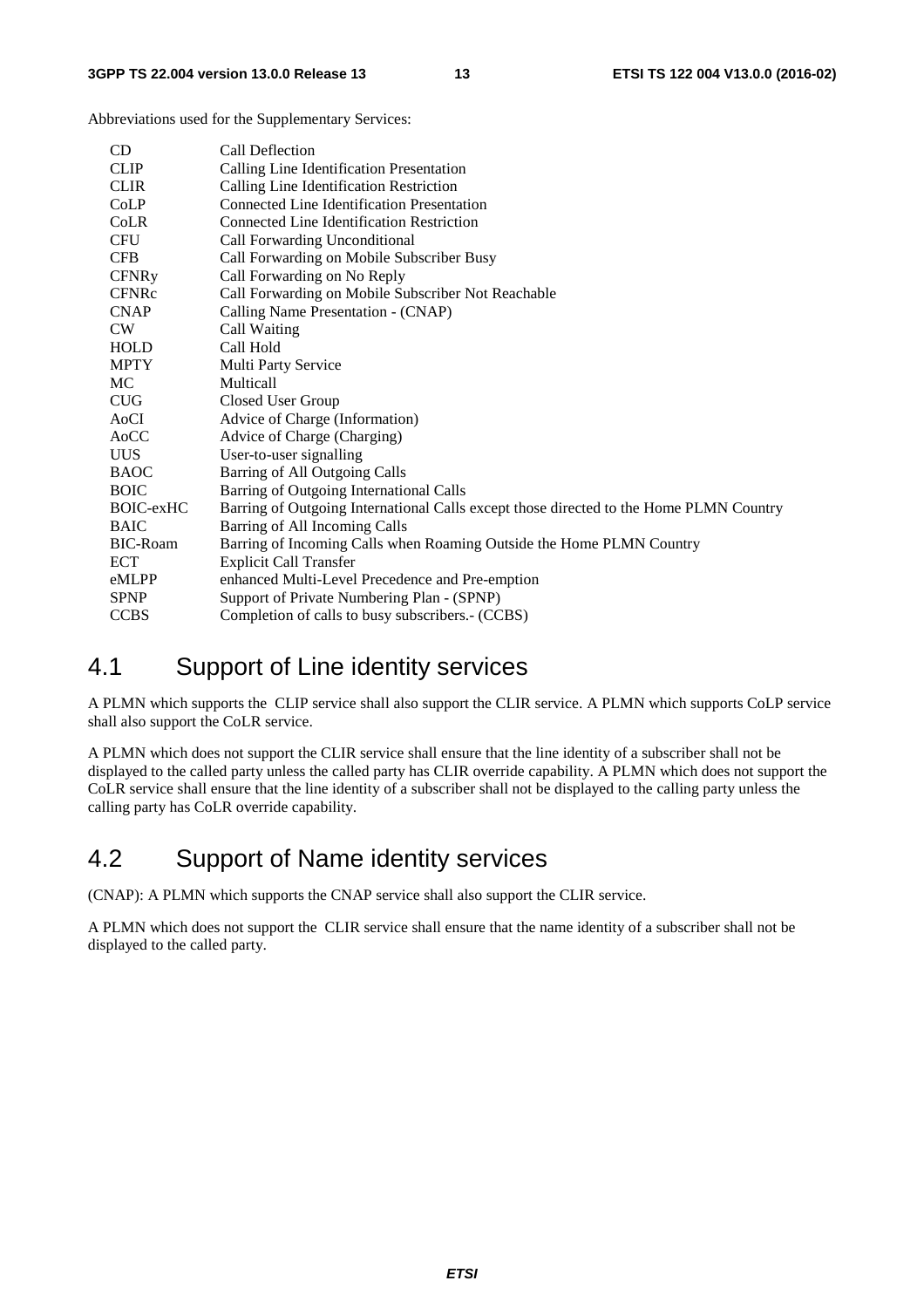# 5 Use of a password option in relation to supplementary services

### 5.1 Definition

Some Supplementary Services (e.g. Call Barring) can be offered to a subscriber with the subscription option of using a password to control the service. When this option is selected every action (related to that Supplementary Service), such as registration, erasure, activation or deactivation is performed by the mobile subscriber with the concurrent entry of the password.

### 5.2 Description

When the subscription option "Control of a Supplementary Service by the subscriber using a password" is provided, password handling is supported by the network.

The password will consist of four digits in the range 0000 to 9999.

### 5.3 Management - normal procedures and successful outcome

### 5.3.1 Provision of password option

Each Supplementary Service for which the control by the subscriber usage of a password is relevant may be offered with the subscription option "Control of the Supplementary Service". The values of this option will be:

- by the subscriber using a password;
- by the service provider.
- NOTE: A service provider needs not to offer this option to its subscribers. However, the support of the password facility is mandatory in the networks for visiting subscribers.

### 5.3.2 Withdrawal of the password option

The password option may be withdrawn for administrative reasons or due to subscription modification.

### 5.3.3 Registration of password

If a mobile subscriber selects at provision time the option of using a password for any given Supplementary Service, the password have to be registered at the same time.

Furthermore, the subscriber can change the password by an appropriate control procedure at any time. The control procedure is described in 3GPP TS 22.030 [5].

### 5.3.4 Erasure of password

A password can be erased in two ways:

- 1) Registration of a new password erases the previous one; or
- 2) Withdrawal of the password option.

### 5.3.5 Password checking

If the mobile subscriber in an attempt to control a Supplementary Service requiring a password enters a correct password, the corresponding request is then considered by the network.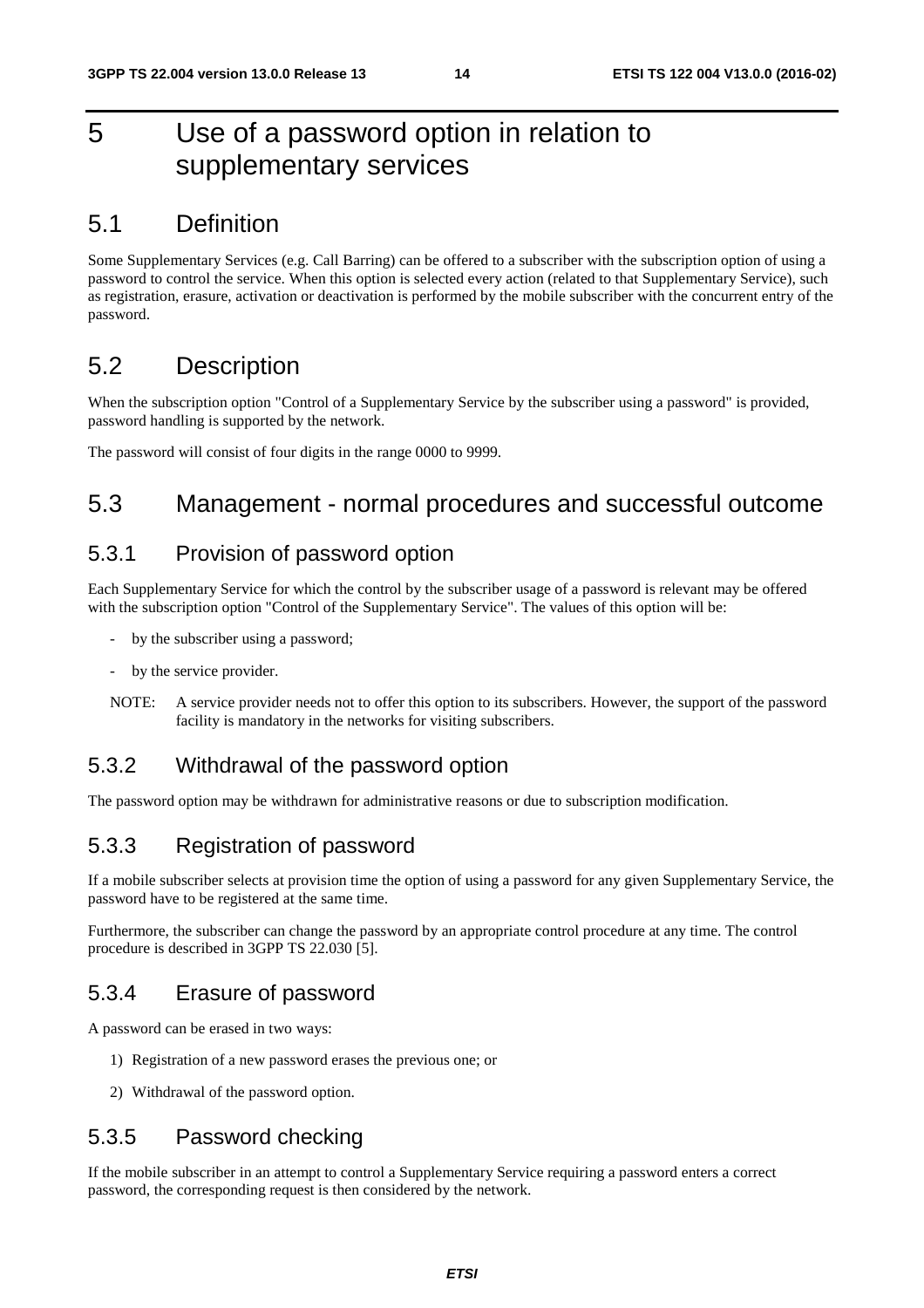### 5.4 Management - exceptional procedures or unsuccessful outcome

If the mobile subscriber in an attempt to control a Supplementary Service requiring a password, or in an attempt to register a new password, enters an incorrect password, the corresponding request will be rejected by the network and the subscriber will be notified.

If the mobile subscriber enters incorrect password more than three consecutive times, all control procedures related to the use of the password are made impossible until the service provider instructs the network to again accept password-related requests from this subscriber.

### 6 Not used

### 7 Processing of supplementary service operations

### 7.1 Processing of operations containing basic service information

The network shall process a registration/erasure/activation/deactivation request indicating basic service information independent of the previous registration/activation status. As a result the network will process these requests for the indicated basic service information only, whereas other registration/activation status information remains unchanged.

Basic service information received by the network within the above supplementary service operations is in the specifications [6]-[18]. According to this definition the network may receive a combined basic service indication, e.g. for all basic services. As a result the combined basic service indication may be dissolved (note 1). This has to be taken into account when an interrogation procedure is performed.

In case the operation contains a combined basic service indication (e.g. for all bearer services) the interactions specified in the specifications [6]-[18] have to be checked subsequently for each member of the combined service indication. As a result a supplementary service request may be partly rejected due to the interaction requirements (note 2). This has to be taken into account in the acknowledgement to the supplementary service request from the Mobile Station (MS), i.e. the network shall send a notification to the MS that the SS operation request was only partially successful.

NOTE 1: Explanatory example

 1. **Operation:** Registration of CFU for "all basic services" to number 1.

 2. **Operation**: Registration of CFU for "Speech" to number 2.

 **Result:**

 Registration status for "Speech": CFU active to number 2. All other basic service groups: CFU active to number 1.

NOTE 2: Explanatory example

1. **Operation:**

Registration of CFB for "Speech" to number 1.

2. **Operation:**

Activation of BAOC for "Facsimile services".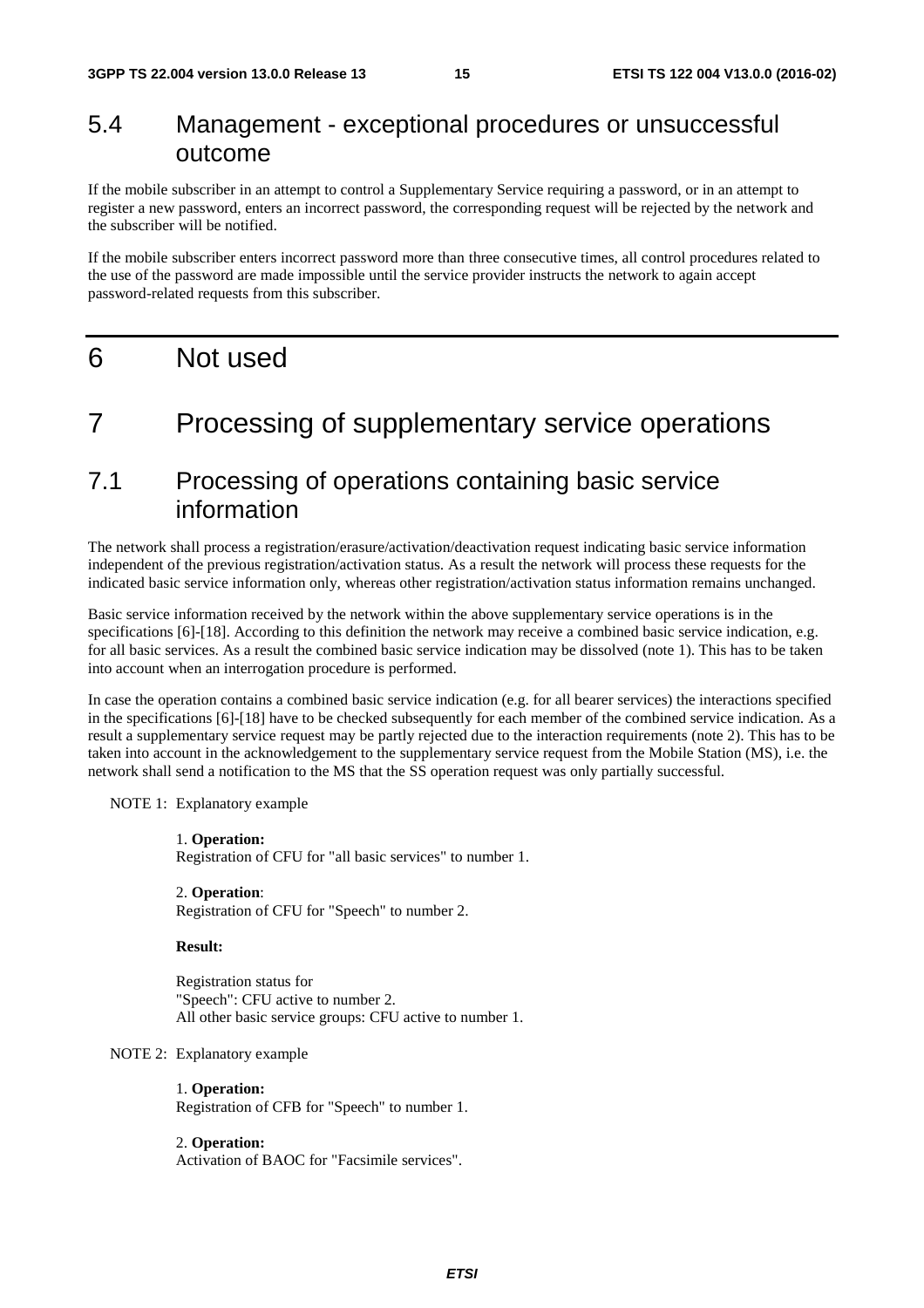#### 3. **Operation:**

Registration of CFU for "all basic services" to number 2.

#### **Result:**

 Registration status for "Speech": CFU active to number 2, CFB "quiescent" to number 1. "Facsimile services": BAOC Active, CFU rejected. All other basic service groups: CFU active to number 2.

### 7.2 Processing of operations involving multiple Supplementary **Services**

Normally, SS operations relate to one single Supplementary Service at a time. The network reaction on such operations are described in the specifications [6]-[18] subclauses x.3 (Normal Procedures), x.4 (Exceptional Procedures) and x.6 (Interaction). Also subclause 7.1 contains information related to this area.

In addition, some groups of Supplementary Services may be controlled collectively, such as Call Forwarding and Barring services. The information contained in such "global" operation (e.g. Forwarded-to-number, Password, Basic Service group(s)) then applies generally to all SS concerned by the operation.

The reaction of the network when receiving such control requests is generally the same as when receiving a number of subsequent single operations to the corresponding Supplementary Services. However, in some cases the action to be taken by the network may be regarded as "exceptional", and therefore the following clarifies the only allowed operations on groups of Supplementary Services:

If the group "all Call Forwarding services" is subject for a Registration or an Activation request, CFU shall become Active and Operative whilst the conditional CFs (CFC) will become Active and quiescent for the Basic Service groups concerned by the operation. I.e the network behaviour is the same as if the CFCs were Registered/Activated first, followed by Registration/Activation of CFU.

The No Reply Timer may be a part of this general operation.

 If the Basic Service information provided in the request is not relevant to one or more of the SS involved, the principles in subclause 7.1 of apply, i.e. the network ignores these parts of the request.

If the group "all Conditional Call Forwarding services" is subject for a Registration or an Activation request, all CFCs shall become Active and Operative for the Basic Service groups concerned by the operation.

The No Reply Timer may be a part of this general operation.

 If the Basic Service information provided in the request is not relevant to one or more of the SS involved, the principles in subclause 7.1 of apply, i.e. the network ignores these parts of the request.

- If the group "all Call Forwarding services" or the group "all Conditional Call Forwarding services" is subject for a Deactivation or an Erasure request, the network shall act as normal, i.e. as if a number of subsequent Deactivations/Erasures were requested. If the Basic Service information provided in the request is not relevant to one or more of the SS involved, the principles in subclause 7.1 of this specification apply, i.e. the network ignores these parts of the request.
- If any of the groups "all Barring services", "all Outgoing Barring Services" or "all Incoming Barring Services" is subject to a Deactivation request, the network shall act as normal, i.e. as if a number of subsequent Deactivations were requested.

 If the Basic Service information provided in the request is not relevant to one or more of the SS involved, the principles in subclause 7.1 of this specification apply, i.e. the network ignores these parts of the request.

- If the user requests Password Registration for any other single or group of Barring Services than "all Barring Services" the request will be denied (as only **one** (common) password for the Barring services per subscriber is allowed).
- Interrogation of groups of Supplementary Services is not supported.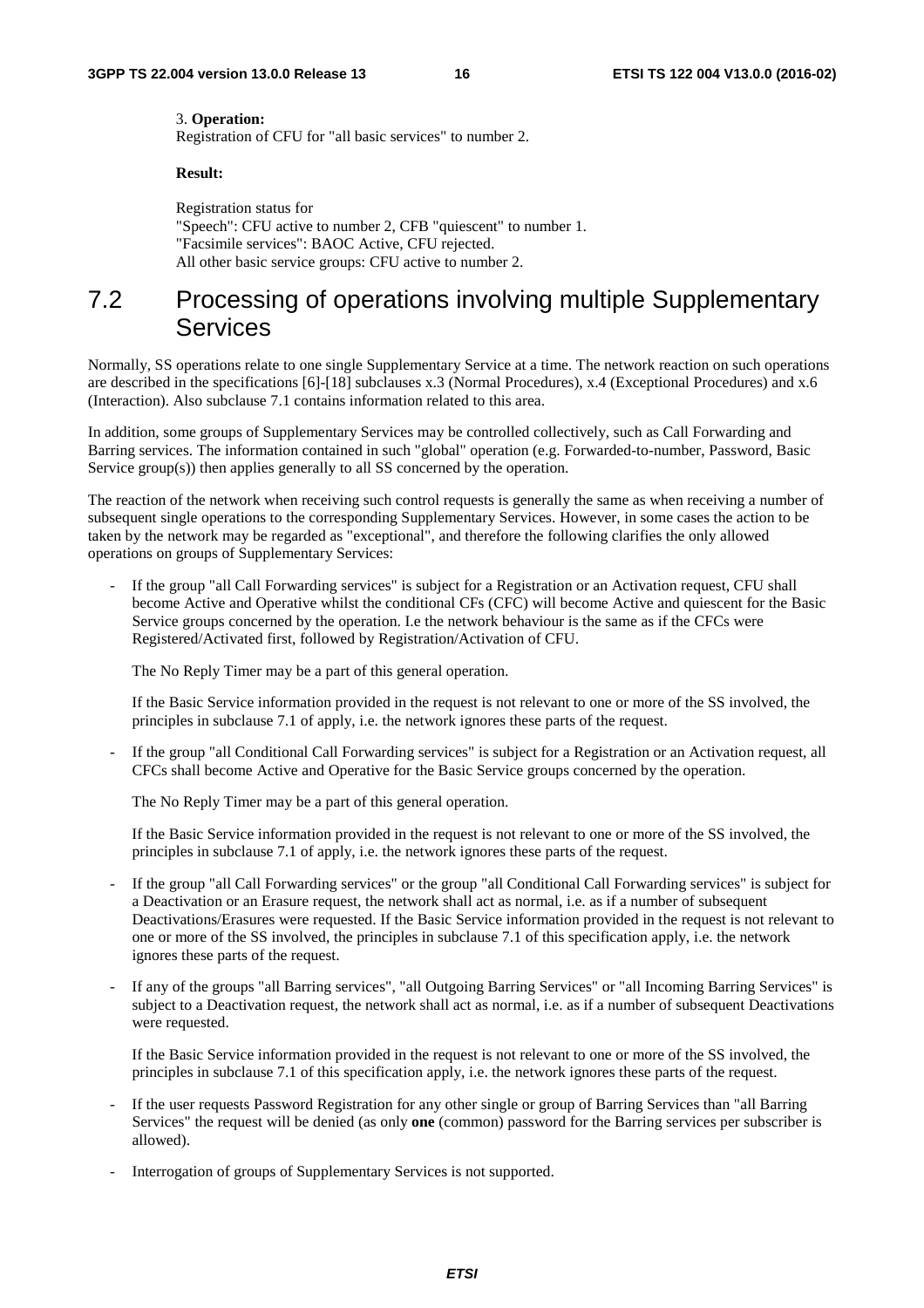# 7.3 Compatibility Information and Supplementary Services

Within the Single Numbering Scheme it is possible that an incoming call (e.g. PSTN call) do not have an allocated Bearer Capability Information Element. The network cannot at this stage determine the Basic Service requirement and shall, for Supplementary Service purposes, handle the call based on a "default basic service" for the call. If the subscriber has a subscription to telephony then the network shall use telephony as the "default basic service". If the subscriber does not have a subscription to telephony the HLR shall choose a Basic Service from the set provisioned to the subscriber as the "default basic service".

When an incoming call is subject to Call Forwarding, no modifications or additions to the original BC-IE information, present or not, received by the PLMN shall be sent with the forwarded call.

### 8 Format of description

The supplementary services are described according to the following format:

- 0. GENERAL
- x.1 DEFINITION

#### x.2 DESCRIPTION

- x.2.1 Description
- x.2.2 Applicability to telecommunication services
- x.2.3 Terminology

#### x.3 NORMAL PROCEDURES WITH SUCCESSFUL OUTCOME

| x.3.1 | Provision    |
|-------|--------------|
| x.3.2 | Withdrawal   |
| x.3.3 | Registration |

- x.3.4 Erasure
- x.3.5 Activation
- x.3.6 Deactivation
- x.3.7 Invocation
- x.3.8 Normal operation with successful outcome
- x.3.9 Quality of service
- x.3.10 Testing
- x.3.11 Interrogation
- x.3.12 Charging requirements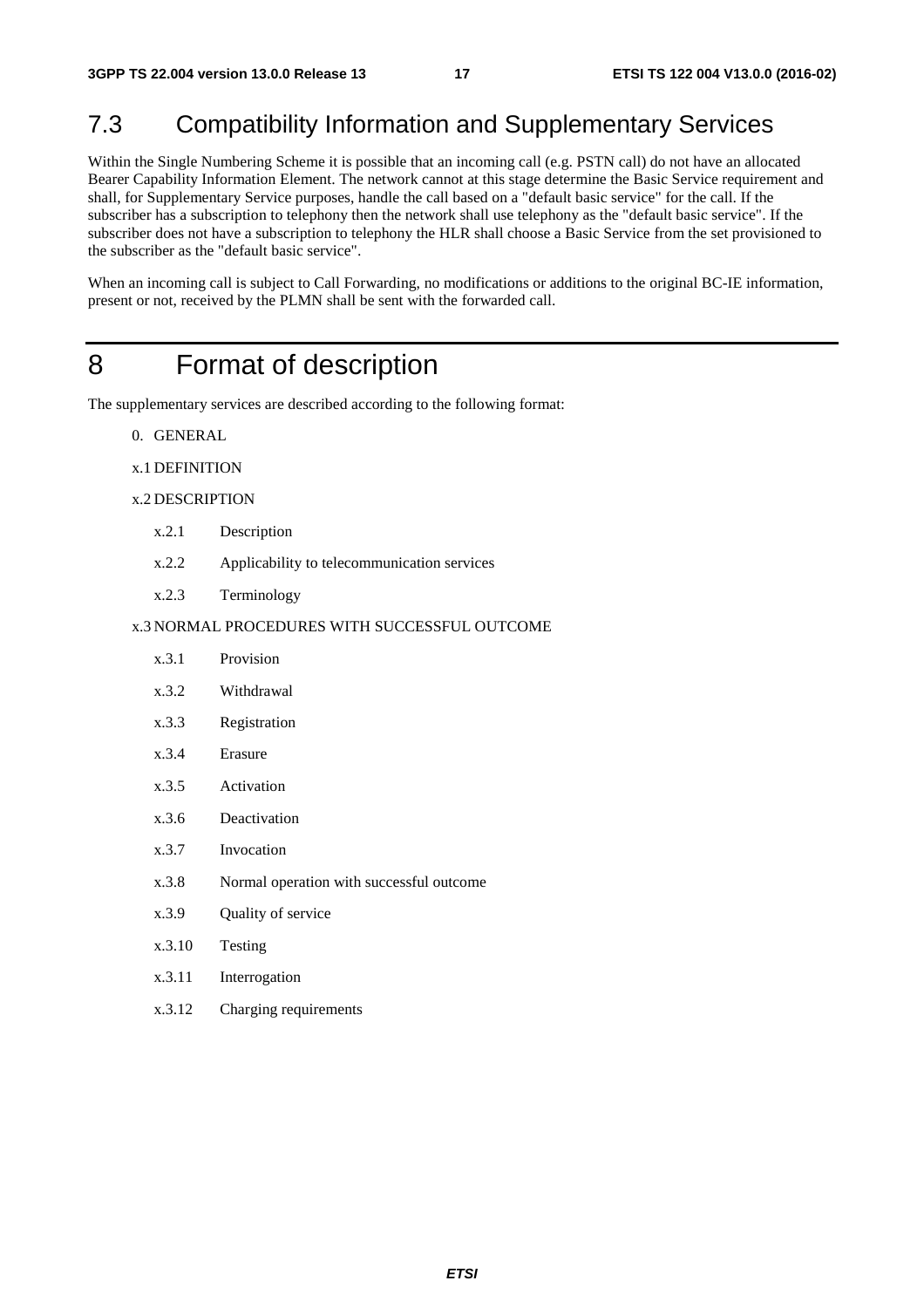#### x.4 EXCEPTIONAL PROCEDURES OR UNSUCCESSFUL OUTCOME

- x.4.1 Exceptional operation or unsuccessful outcome
- x.4.2 Registration
- x.4.3 Erasure
- x.4.4 Activation
- x.4.5 Deactivation
- x.4.6 Invocation
- x.4.7 Testing
- x.4.8 Interrogation
- x.4.9 Charging requirements
- x.4.10 Roaming in non-supporting networks
- x.5 ALTERNATE PROCEDURES
- x.6.y.z INTERACTIONS WITH OTHER SUPPLEMENTARY SERVICES
- x.7 INTERWORKING CONSIDERATIONS
- x.8 DYNAMIC DESCRIPTION OF SERVICE
- x.9 OUTSTANDING ISSUES

The letter "x" denominates the supplementary service described in clause "x"of the specifications [6]-[18]. The letter "y" denominates the specification (e.g. 3GPP TS 22.0y or 42.0y) in which the supplementary service denominated by the letter "z" is described and which interacts with the supplementary service that is described in clause "x".

Every supplementary service is described according to this format. If a subheading is not included in the text, it means:

- not applicable (e.g. in cases where "registration", "erasure", "activation", etc., do not apply);
- none identified (e.g. no exceptional procedure for "invocation");
- no interaction (in cases where no interaction appears between two supplementary services in clause 6).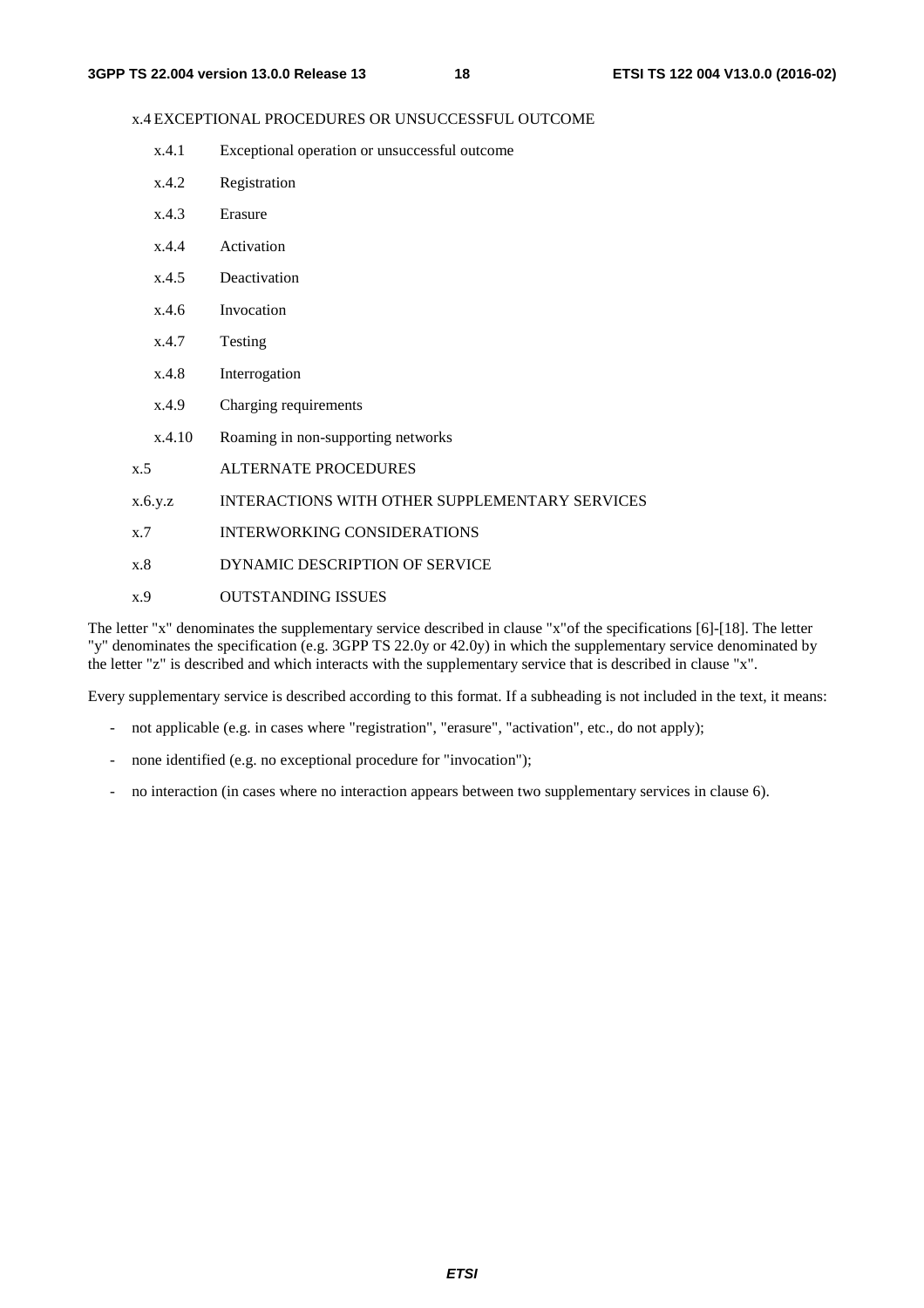# Annex A (normative): Applicability of Supplementary Services to Telecommunication Services

Table A.1 gives the applicability of Supplementary Services to telecommunication services.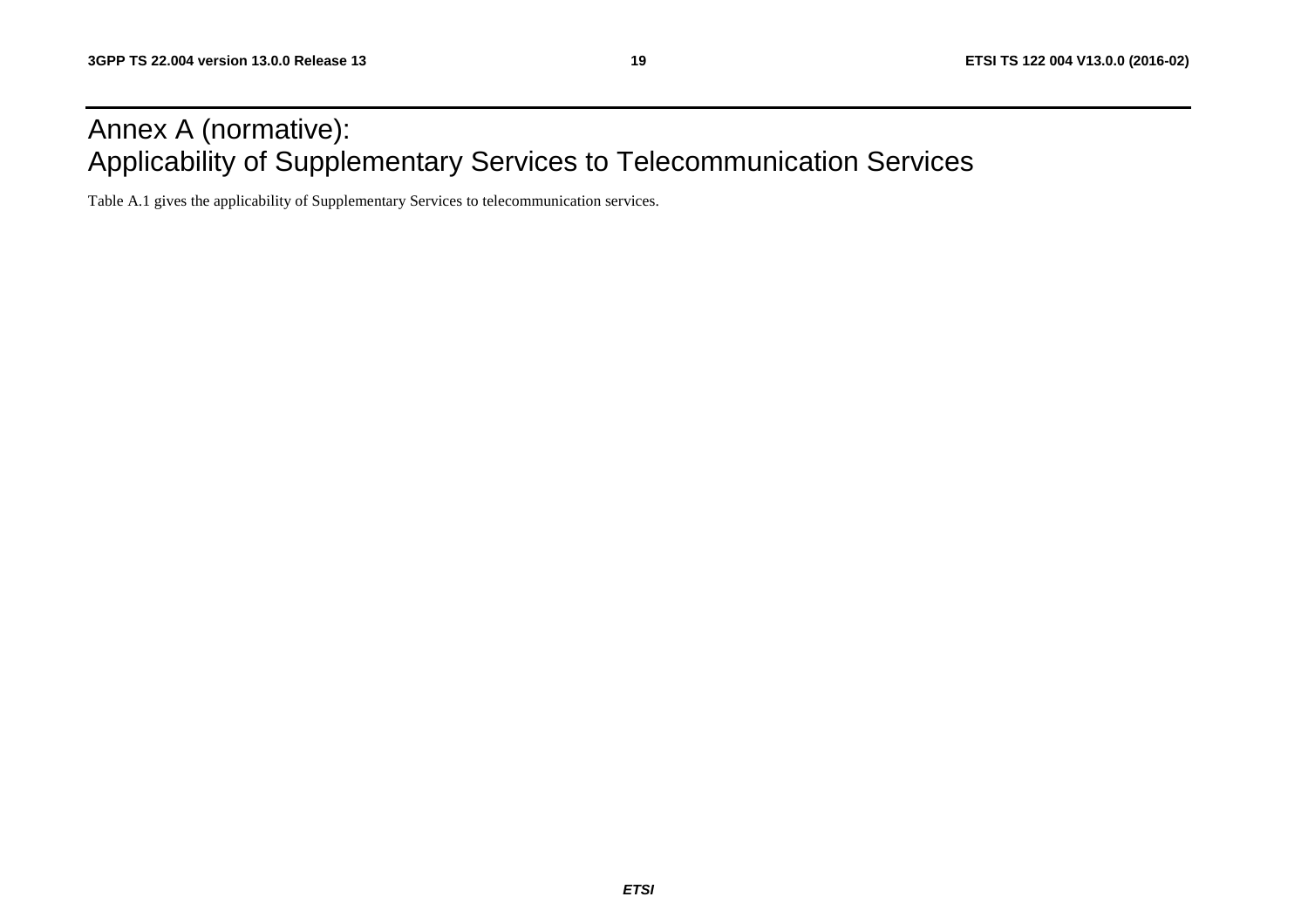| $\overline{\text{ss}}$ | <b>Telephony</b> | Emergency<br>Call | <b>SMS PTP</b>   |                  | <b>SMS-CB</b> |                  | cct Data   | <b>GPRS</b> |                   | <b>Voice Group Services</b> |
|------------------------|------------------|-------------------|------------------|------------------|---------------|------------------|------------|-------------|-------------------|-----------------------------|
|                        | <b>TS11</b>      | <b>TS12</b>       | <b>TS21</b>      | <b>TS22</b>      | <b>TS 23</b>  | TS <sub>6x</sub> | BS2x, BS3x | <b>BS70</b> | <b>TS 91</b>      | <b>TS 92</b>                |
| eMLPP                  | Yes              | Yes <sup>9</sup>  |                  |                  |               | Yes              | Yes        |             | Yes               | Yes                         |
| CD                     | Yes              |                   |                  |                  |               | Yes              | Yes        |             |                   |                             |
| <b>CLIP</b>            | $\overline{Yes}$ |                   |                  |                  |               | Yes              | Yes        |             |                   |                             |
| <b>CLIR</b>            | Yes              |                   |                  |                  |               | Yes              | Yes        |             |                   |                             |
| <b>COLP</b>            | Yes              |                   |                  |                  |               | Yes              | Yes        |             |                   |                             |
| <b>COLR</b>            | Yes              |                   |                  |                  |               | Yes              | Yes        |             |                   |                             |
| <b>CFU</b>             | Yes              |                   |                  |                  |               | Yes              | Yes        |             |                   |                             |
| CFB                    | Yes              |                   |                  |                  |               | Yes              | Yes        |             |                   |                             |
| <b>CFNRy</b>           | Yes              |                   |                  |                  |               | Yes              | Yes        |             |                   |                             |
| CFNRc                  | Yes              |                   |                  |                  |               | Yes              | Yes        |             |                   |                             |
| CW <sup>1</sup>        | Yes              |                   |                  |                  |               | Yes              | Yes        |             |                   |                             |
| HOLD <sup>2</sup>      | Yes              |                   |                  |                  |               |                  |            |             |                   |                             |
| <b>MPTY</b>            | Yes              |                   |                  |                  |               |                  |            |             |                   |                             |
| C <sub>0</sub>         | Yes              |                   |                  |                  |               | Yes              | Yes        |             |                   |                             |
| AoCl                   | Yes              |                   |                  |                  |               | Yes              | Yes        |             |                   |                             |
| AoCC                   | Yes              |                   |                  |                  |               | Yes              | Yes        |             |                   |                             |
| <b>UUS</b>             | Yes              |                   |                  |                  |               | Yes              | Yes        |             |                   |                             |
| <b>BAOC</b>            | Yes              |                   | Yes <sup>3</sup> | Yes              |               | Yes              | Yes        |             | Yes <sup>11</sup> | Yes <sup>11</sup>           |
| <b>BOIC</b>            | Yes              |                   | Yes <sup>3</sup> | Yes              |               | Yes              | Yes        |             |                   |                             |
| <b>BOIC-exHC</b>       | Yes              |                   | Yes <sup>3</sup> | Yes              |               | Yes              | Yes        |             |                   |                             |
| <b>BIC</b>             | Yes              |                   | Yes              | Yes <sup>3</sup> |               | Yes              | Yes        |             |                   |                             |
| <b>BIC-Roam</b>        | Yes              |                   | Yes              | Yes <sup>3</sup> |               | Yes              | Yes        |             |                   |                             |
| <b>ACR</b>             | Yes              |                   |                  |                  |               | Yes              | Yes        |             |                   |                             |
| <b>ECT</b>             | Yes              |                   |                  |                  |               |                  |            |             |                   |                             |
| <b>CCBS</b>            | Yes              |                   |                  |                  |               | Yes              | Yes        |             | 10                | 10                          |
| <b>SPNP</b>            | Yes              |                   | Yes <sup>5</sup> | Yes <sup>5</sup> |               | Yes              | Yes        |             |                   |                             |
| <b>CNAP</b>            | Yes              |                   | 8                | $^8$             |               |                  |            |             | Yes <sup>3</sup>  | Yes <sup>3</sup>            |
| <b>MSP</b>             | Yes              |                   | Yes              | Yes              |               | Yes              | Yes        |             |                   |                             |
| <b>MC</b>              | Yes              | Yes               |                  |                  |               | Yes              | Yes        |             |                   |                             |

**Table A.1/3GPP TS 22.004: Applicability of SSs to telecommunication services**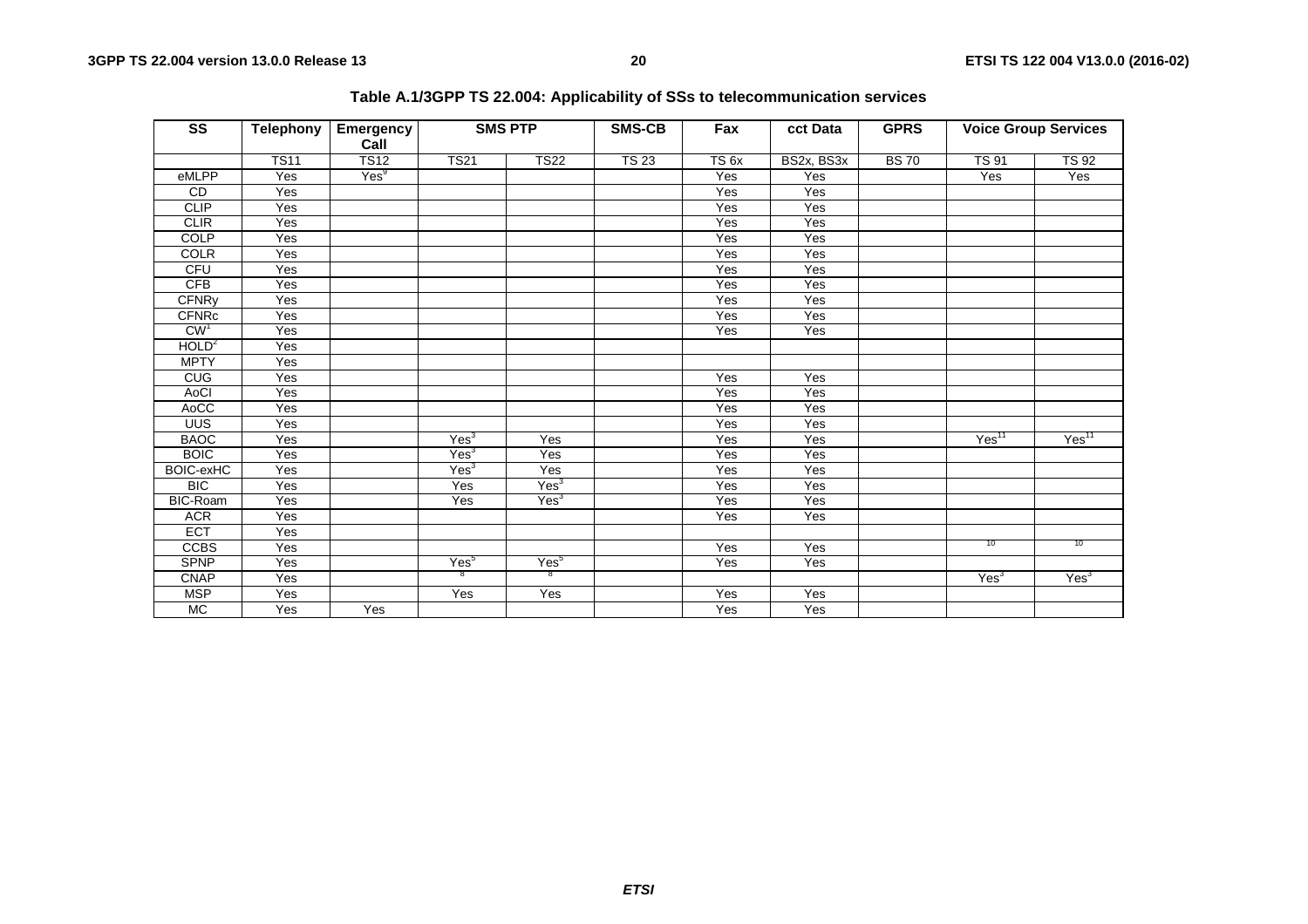|                       | NOTE 1: The applicability of Call Waiting refers to the telecommunication service of the active call and not of the waiting call. The incoming, waiting, call<br>may be of any kind. |
|-----------------------|--------------------------------------------------------------------------------------------------------------------------------------------------------------------------------------|
|                       |                                                                                                                                                                                      |
|                       | NOTE 2: If the served mobile subscriber has a call on hold, she may set up another call using the same or a different telecommunication service.                                     |
|                       | NOTE 3: The SS is applicable, but generally will not be invoked.                                                                                                                     |
|                       | NOTE 4: For the purposes of applicability of supplementary services, the Alternate speech/unrestricted data (BS61) and speech followed by data (BS81)                                |
|                       | belong to the BS-group of the equivalent data service.                                                                                                                               |
|                       | NOTE 5: Both the SMS service centre and the mobile destination can be reached by PNP numbers.                                                                                        |
| INOTE 6: Void         |                                                                                                                                                                                      |
| <b>INOTE 7: Void.</b> |                                                                                                                                                                                      |
|                       | NOTE 8: Applicability of SMS PTP to CNAP is for further study.                                                                                                                       |
|                       | NOTE 9: The network shall apply a specific or the default priority level to emergency calls. There is no possibility to change this priority by the subscriber.                      |
|                       | Pre-emption of an on-going emergency call is not possible.                                                                                                                           |
|                       | NOTE 10: The CCBS supplementary service is only applicable for dispatchers. If a new terminating p-t-p call is set up to a dispatcher who is busy because                            |
|                       | of an active VGCS/VBS call, it should be possible to allow the calling subscriber to apply the CCBS service. If the dispatcher initiates a                                           |
|                       | VGCS/VBS call and the called group/broadcast ID has been active, then the dispatcher should be connected to the ongoing VGCS/VBS call. For                                           |
|                       | VGCS/VBS call to busy dispatcher, the CCBS is not applicable. For a detailed description see 3GPP TS 42.068 [26] and 3GPP TS 42.069 [27].                                            |
|                       | NOTE 11: BAOC is applicable with the exception of high priority voice group calls/voice broadcast calls.                                                                             |
|                       |                                                                                                                                                                                      |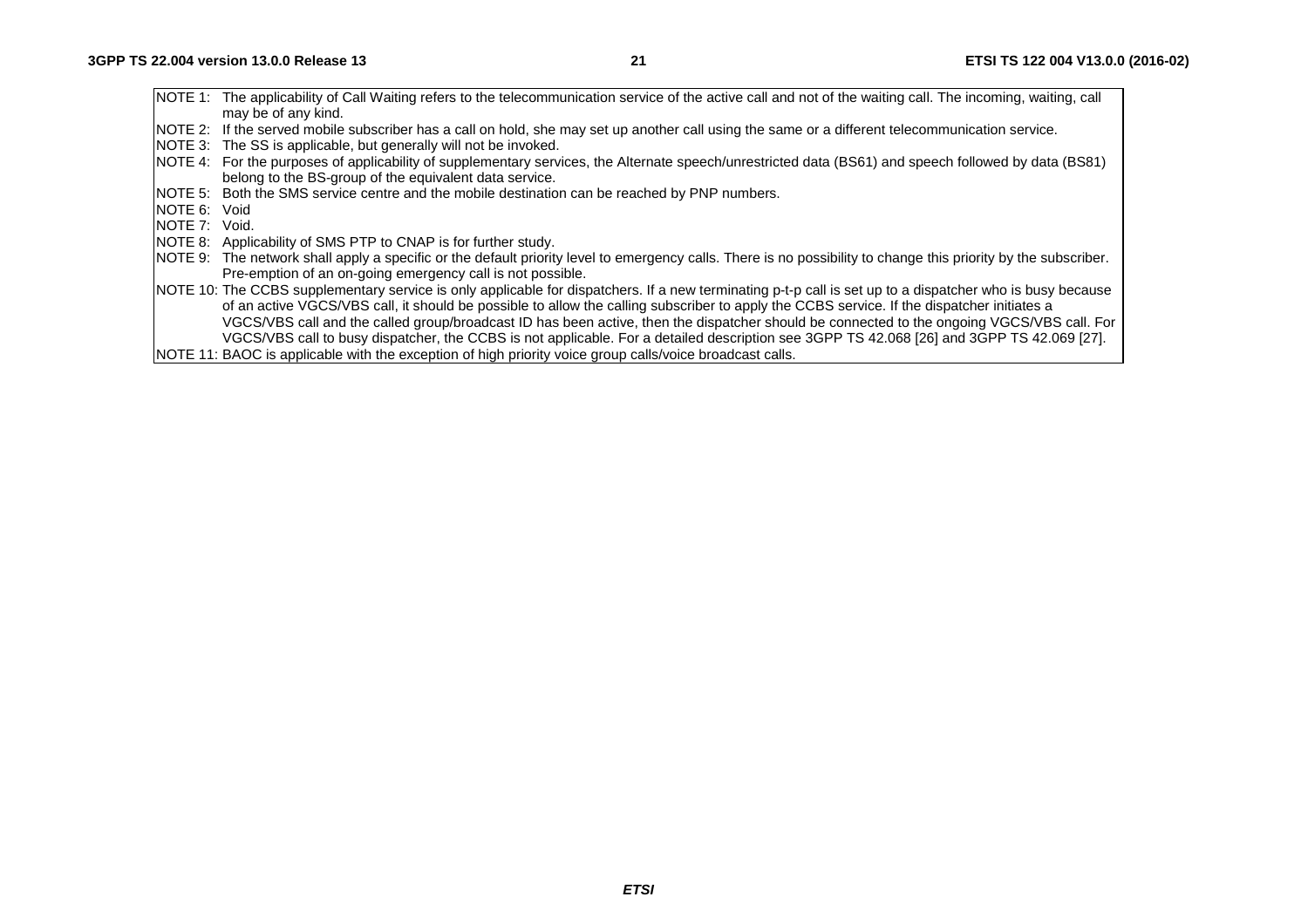# Annex B (informative): Change history

| <b>Change history</b> |           |                     |             |           |     |                    |   |                                                                                                              |        |            |                  |
|-----------------------|-----------|---------------------|-------------|-----------|-----|--------------------|---|--------------------------------------------------------------------------------------------------------------|--------|------------|------------------|
| TSG SA# SA Doc.       |           | <b>SA1 Doc</b>      | <b>Spec</b> | <b>CR</b> | Rev | <b>Rel</b>         |   | <b>Cat Subject/Comment</b>                                                                                   | Old    | <b>New</b> | <b>Work Item</b> |
| Jun 1999              |           |                     | 02.04       |           |     |                    |   | Transferred to 3GPP SA1                                                                                      | 8.0.0  | 3.0.0      |                  |
| SA#04                 |           |                     | 22.004      |           |     |                    |   |                                                                                                              | 3.0.0  |            |                  |
| SP-05                 | SP-99479  | S1-99609            | 22.004      | 0001      |     | <b>R99</b>         | D | Editorial changes for alignment                                                                              | 3.0.0  | 3.0.1      |                  |
| $SP-06$               | SP-99518  | S1-991042           | 22.004      | 0002      |     | <b>R99</b>         | F | Clarification of the applicability<br>of CCBS service to TS91/92                                             | 3.0.1  | 3.1.0      |                  |
| $SP-07$               | SP-000068 | S1-000154           | 22.004      | 0003      |     | R99                | F | Introduction of Multicall as<br><b>Supplementary Service</b>                                                 | 3.1.0  | 3.2.0      |                  |
| March<br>2000         |           |                     | 22.004      |           |     |                    |   | Editorial: correction to title to<br>replace "release 2000" with<br>"Release 1999"                           | 3.2.0  | 3.2.1      |                  |
| March<br>2001         |           | SP-010065 S1-010258 | 22.004      |           |     | Rel-4              |   | Transferred to 3GPP Release 4                                                                                | 3.2.1  | 4.0.0      |                  |
| $SP-15$               |           | SP-020045 S1-020457 | 22.004      | 0005      |     | $\overline{Re}$ -4 | F | Editorial CR to correct terms and 4.0.0<br>references                                                        |        | 4.1.0      | <b>CORREC</b>    |
| $SP-16$               |           | SP-020236 S1-020985 | 22.004      | 0008      |     | Rel-4              | A | Correction to Table 3.2 (rel-4)                                                                              | 4.1.0  | 4.2.0      | <b>CORREC</b>    |
| $SP-16$               |           | SP-020267 S1-021043 | 22.004      |           |     | Rel-5              |   | Updated from Rel-4 to Rel5                                                                                   | 4.2.0  | 5.0.0      |                  |
| <b>SP-24</b>          |           | SP-040283 S1-040499 | 22.004      | 0011      |     | Rel-5              | A | Modification of table A1 required<br>to remove wrong SS<br>applicabilities to VG Services                    | 5.0.0  | 5.1.0      | TEI <sub>5</sub> |
| $SP-26$               | SP-040744 | S1-040997           | 22.004      |           |     | Rel-6              |   | Updated from Rel-5 to Rel-6                                                                                  | 5.1.0  | 6.0.0      |                  |
| SP-34                 |           |                     | 22.004      |           |     | Rel-7              |   | Provision of Rel-7 version as a<br>result of approval of 22.004-<br>0012 for Rel-8                           | 6.0.0  | 7.0.0      |                  |
| $SP-34$               |           | SP-060771 S1-061410 | 22.004      | 0012      |     | Rel-8              | F | Modification of table A1 required<br>to correct the applicability of the<br><b>BAOC to VGCS/VBS Services</b> | 6.0.0  | 8.0.0      | TE <sub>18</sub> |
| SP-46                 |           |                     |             |           |     |                    |   | Updated to Rel-9 by MCC                                                                                      | 8.0.0  | 9.0.0      |                  |
| 2011-03               |           |                     |             |           |     |                    |   | Update to Rel-10 version (MCC)                                                                               | 9.0.0  | 10.0.0     |                  |
| $SP-52$               | SP-110376 | S1-111123           | 22.004      | 0013      |     | <b>Rel-11</b>      | B | Addition of Anonymous Call<br>Rejection to 22.004 as a SS                                                    | 10.0.0 | 11.0.0     | ACR_CS           |
| 2014-10               |           |                     |             |           |     |                    |   | Update to Rel-12 version (MCC)                                                                               | 11.0.0 | 12.0.0     |                  |
| 2015-12               |           |                     |             |           |     |                    |   | Update to Rel-12 version (MCC)                                                                               | 12.0.0 | 13.0.0     |                  |